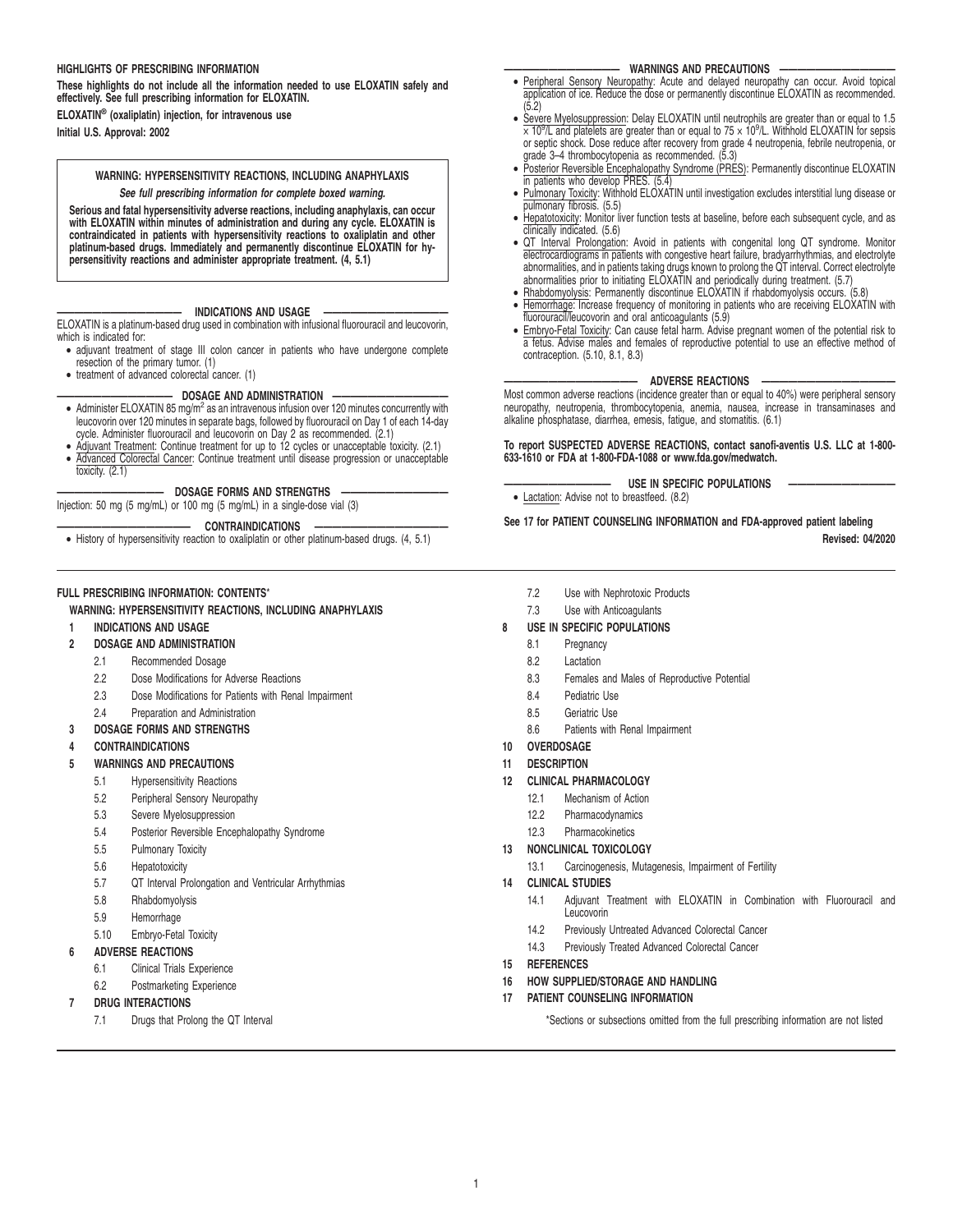#### **WARNING: HYPERSENSITIVITY REACTIONS, INCLUDING ANAPHYLAXIS**

**Serious and fatal hypersensitivity adverse reactions, including anaphylaxis, can occur with ELOXATIN within minutes of administration and during any cycle. ELOXATIN is contraindicated in patients with hypersensitivity reactions to oxaliplatin and other platinum-based drugs [see Contraindications (4)]. Immediately and permanently discon-tinue ELOXATIN for hypersensitivity reactions and administer appropriate treatment for** management of the hypersensitivity reaction *[see Warnings and Precautions (5.1)]*.

#### **1 INDICATIONS AND USAGE**

ELOXATIN, in combination with infusional fluorouracil and leucovorin, is indicated for:

- adjuvant treatment of stage III colon cancer in patients who have undergone complete resection of the primary tumor.
- treatment of advanced colorectal cancer.

## **2 DOSAGE AND ADMINISTRATION**

#### **2.1 Recommended Dosage**

- Administer ELOXATIN in combination with fluorouracil and leucovorin every 2 weeks. For adjuvant treatment, continue treatment for up to 12 cycles or unacceptable toxicity.
- For advanced colorectal cancer, continue treatment until disease progression or unacceptable toxicity.

## Day 1

Administer ELOXATIN 85 mg/m<sup>2</sup> as an intravenous infusion over 120 minutes and leucovorin 200<br>mg/m<sup>2</sup> as an intravenous infusion over 120 minutes at the same time in separate bags, followed by fluorouracil 400 mg/m<sup>2</sup> as intravenous bolus over 2–4 minutes, followed by fluorouracil 600 mg/m<sup>2</sup> as a 22-hour continuous infusion.

#### Day 2

Administer leucovorin 200 mg/m<sup>2</sup> as an intravenous infusion over 120 minutes, followed by fluorouracil 400 mg/m<sup>2</sup> as intravenous bolus over 2–4 minutes, followed by fluorouracil 600 mg/m<sup>2</sup> as a 22-hour continuous infusion.

Refer to the prescribing information for fluorouracil and leucovorin for additional information.

#### **2.2 Dose Modifications for Adverse Reactions**

Prolongation of infusion time for ELOXATIN from 2 hours to 6 hours may mitigate acute toxicities, such

as non–life-threatening infusion-related reactions. Permanently discontinue ELOXATIN for any of the following:

- Hypersensitivity Reactions [see Warnings and Precautions (5.1)]
- 
- Posterior reversible encephalopathy syndrome (PRES) [see Warnings and Precautions (5.4)] Confirmed interstitial lung disease or pulmonary fibrosis [see Warnings and Precautions (5.5)] • Rhabdomyolysis [see Warnings and Precautions (5.8)]

Refer to the fluorouracil and leucovorin prescribing information for dosage modifications for adverse reactions.

#### Dosage Modifications for Adjuvant Treatment

Dosage modifications for adverse reactions for adjuvant treatment are presented in Table 1.

#### **Table 1: Dosage Modifications for Adjuvant Treatment in Patients with Stage III Colon** Cance

| <b>Adverse Reactions</b>                                                       | Severity                                      | <b>ELOXATIN Dosage</b><br><b>Modifications</b>                                                                                                                                                                                          |  |  |  |
|--------------------------------------------------------------------------------|-----------------------------------------------|-----------------------------------------------------------------------------------------------------------------------------------------------------------------------------------------------------------------------------------------|--|--|--|
| Peripheral Sensory Neuropathy<br>[see Warnings and Precautions<br>$(5.2)$ ]    | Persistent Grade 2                            | Consider reducing ELOXATIN<br>dose to 75 mg/m <sup>2</sup> .                                                                                                                                                                            |  |  |  |
|                                                                                | Persistent Grade 3                            | Consider discontinuing<br>ELOXATIN.                                                                                                                                                                                                     |  |  |  |
|                                                                                | Grade 4                                       | Discontinue ELOXATIN.                                                                                                                                                                                                                   |  |  |  |
| Myelosuppression [see                                                          | Grade 4 neutropenia or<br>febrile neutropenia | Delay the next dose until<br>neutrophils greater than or<br>equal to $1.5 \times 10^9$ /L and<br>platelets greater than or equal<br>to $75 \times 10^9$ /L.<br>Reduce ELOXATIN dose to 75<br>$mq/m2$ .                                  |  |  |  |
| <b>Warnings and Precautions</b><br>(5.3), Adverse Reactions (6.1)].            | Grade 3-4<br>thrombocytopenia                 |                                                                                                                                                                                                                                         |  |  |  |
| <b>Gastrointestinal Adverse</b><br>Reactions [see Adverse]<br>Reactions (6.1)] | Grade 3-4                                     | After recovery, reduce<br>ELOXATIN dose to 75 mg/m <sup>2</sup><br>along with a dose reduction of<br>fluorouracil to 300 mg/m <sup>2</sup> as<br>an intravenous bolus and 500<br>mg/m <sup>2</sup> as a 22-hour<br>continuous infusion. |  |  |  |

## Dosage Modifications for Advanced Colorectal Cancer

Dosage modifications for adverse reactions for advanced colorectal cancer are presented in Table 2.

**Table 2: Dosage Modifications for Advanced Colorectal Cancer**

| <b>Adverse Reactions</b>                           | Severity                                                  | <b>ELOXATIN Dosage</b><br><b>Modifications</b>               |  |
|----------------------------------------------------|-----------------------------------------------------------|--------------------------------------------------------------|--|
| Neuropathy [see Warnings and<br>Precautions (5.2)] | Persistent Grade 2                                        | Consider reducing ELOXATIN<br>dose to 65 mg/m <sup>2</sup> . |  |
|                                                    | Consider discontinuing<br>Persistent Grade 3<br>ELOXATIN. |                                                              |  |
|                                                    | Grade 4                                                   | Discontinue ELOXATIN.                                        |  |

#### **Table 2: Dosage Modifications for Advanced Colorectal Cancer (continued)**

| <b>Adverse Reactions</b>                                               | <b>Severity</b>                               | <b>ELOXATIN Dosage</b><br><b>Modifications</b>                                                                                                                                                                                          |  |
|------------------------------------------------------------------------|-----------------------------------------------|-----------------------------------------------------------------------------------------------------------------------------------------------------------------------------------------------------------------------------------------|--|
| Myelosuppression [see                                                  | Grade 4 neutropenia or<br>febrile neutropenia | Delay the next dose until<br>neutrophils greater than or<br>equal to $1.5 \times 10^9$ /L and<br>platelets greater than or equal                                                                                                        |  |
| Warnings and Precautions<br>$(5.3)$ , Adverse Reactions $(6.1)$ ]      | Grade 3-4<br>thrombocytopenia                 | to $75 \times 10^9$ /L.<br>Reduce ELOXATIN dose to 65<br>$mq/m2$ .                                                                                                                                                                      |  |
| Gastrointestinal Adverse<br>Reactions [see Adverse<br>Reactions (6.1)] | Grade 3-4                                     | After recovery, reduce<br>ELOXATIN dose to 65 mg/m <sup>2</sup><br>along with a dose reduction of<br>fluorouracil to 300 mg/m <sup>2</sup> as<br>an intravenous bolus and 500<br>mg/m <sup>2</sup> as a 22-hour<br>continuous infusion. |  |

#### **2.3 Dose Modifications for Patients with Renal Impairment**

In patients with severe renal impairment (creatinine clearance [CLcr] less than 30 mL/min, calculated by the Cockcroft-Gault equation), reduce the ELOXATIN dose to 65 mg/m<sup>2</sup> [see Use in Specific Populations (8.6), Clinical Pharmacology (12.3)].<br>2.4 Preparation and Administration **2.4 Preparation and Administration**

- ELOXATIN is a cytotoxic drug. Follow applicable special handling and disposal procedures.<sup>1</sup>
- Do not freeze.
- Protect the concentrated solution from light.
- Dilute concentrated solution with 250 to 500 mL of 5% Dextrose Injection, USP. **Do not dilute with sodium chloride solution or other chloride-containing solutions.**
- Store diluted solution for no more than 6 hours at room temperature (20°C to 25°C [68°F to 77°F]) or 24 hours under refrigeration (2°C to 8°C [36°F to 46°F]). Protection from light is not required.
- Visually inspect for particulate matter and discoloration prior to administration and discard if present.
- Do not mix ELOXATIN or administer ELOXATIN through the same infusion line concurrently with alkaline medications or media (such as basic solutions of fluorouracil).
- Flush the infusion line with 5% Dextrose Injection, USP prior to administration of any concomitant medication.
- Do not use needles or intravenous administration sets containing aluminum parts for the preparation or mixing of ELOXATIN. Aluminum has been reported to cause degradation of platinum compounds.
- Administer ELOXATIN as an intravenous infusion over 120 minutes concurrently with leucovorin over 120 minutes in separate bags.

## **3 DOSAGE FORMS AND STRENGTHS**

Injection: 50 mg (5 mg/mL) or 100 mg (5 mg/mL) clear, colorless solution in a single-dose vial.<br>4 **CONTRAINDICATIONS 4 CONTRAINDICATIONS**

ELOXATIN is contraindicated in patients with a history of a hypersensitivity reaction to oxaliplatin or<br>other platinum-based drugs. Reactions have included anaphylaxis *[see Warnings and Precautions*<br>(5.1)]. **5 WARNINGS AND PRECAUTIONS**

## **5.1 Hypersensitivity Reactions**

Serious and fatal hypersensitivity reactions, including anaphylaxis, can occur with ELOXATIN within minutes of administration and during any cycle. Grade 3–4 hypersensitivity reactions, including anaphylaxis, occurred in 2% to 3% of patients with colon cancer who received ELOXATIN. Hypersensitivity reactions, including rash, urticaria, erythema, pruritus, and rarely, bronchospasm and hypotension, were similar in nature and severity to those reported with other platinum-based drugs. ELOXATIN is contraindicated in patients with hypersensitivity reactions to platinum-based drugs [see Contraindications (4)]. Immediately and permanently discontinue ELOXATIN for hypersensitivity reactions and administer appropriate treatment for management of hypersensitivity reactions.

#### **5.2 Peripheral Sensory Neuropathy**

ELOXATIN can cause acute and delayed neuropathy. Reduce the dose or permanently discontinue ELOXATIN for persistent neurosensory reactions based on the severity of the adverse reaction [see Dosage and Administration (2.2)].

#### Acute Neuropathy

Acute neuropathy typically presents as a reversible, primarily peripheral sensory neuropathy that occurs within hours or 2 days following a dose, resolves within 14 days, and frequently recurs with further dosing. The symptoms can be precipitated or exacerbated by exposure to cold temperature or cold objects and they usually present as transient paresthesia, dysesthesia and hypoesthesia in the hands, feet, perioral area, or throat. Jaw spasm, abnormal tongue sensation, dysarthria, eye pain, and a feeling of chest pressure have also been observed. The acute, reversible pattern of sensory neuropathy was observed in about 56% of patients who received ELOXATIN with fluorouracil/leucovorin. In any individual cycle, acute neuropathy occurred in approximately 30% of patients. For grade 3 peripheral sensory neuropathy, the median time to onset was 9 cycles for adjuvant treatment and 6 cycles for previously treated advanced colorectal cancer.

An acute syndrome of pharyngolaryngeal dysesthesia occurred in 1% to 2% (grade 3–4) of patients previously untreated for advanced colorectal cancer. Subjective sensations of dysphagia or dyspnea, without any laryngospasm or bronchospasm (no stridor or wheezing) occurred in patients previously treated for advanced colorectal cancer.

Avoid topical application of ice for mucositis prophylaxis or other conditions, because cold temperature can exacerbate acute neurological symptoms.

#### Delayed Neuropathy

Delayed neuropathy typically presents as a persistent (greater than 14 days), primarily peripheral sensory neuropathy that is usually characterized by paresthesias, dysesthesias, and hypoesthesias, but may also include deficits in proprioception that can interfere with daily activities (e.g., writing, buttoning, swallowing, and difficulty walking from impaired proprioception). These forms of neuropathy occurred in 48% of patients receiving ELOXATIN. Delayed neuropathy can occur without any prior acute neuropathy. Most patients (80%) who developed grade 3 persistent neuropathy progressed from prior grade 1 or 2 reactions. These symptoms may improve in some patients upon discontinuation of ELOXATIN.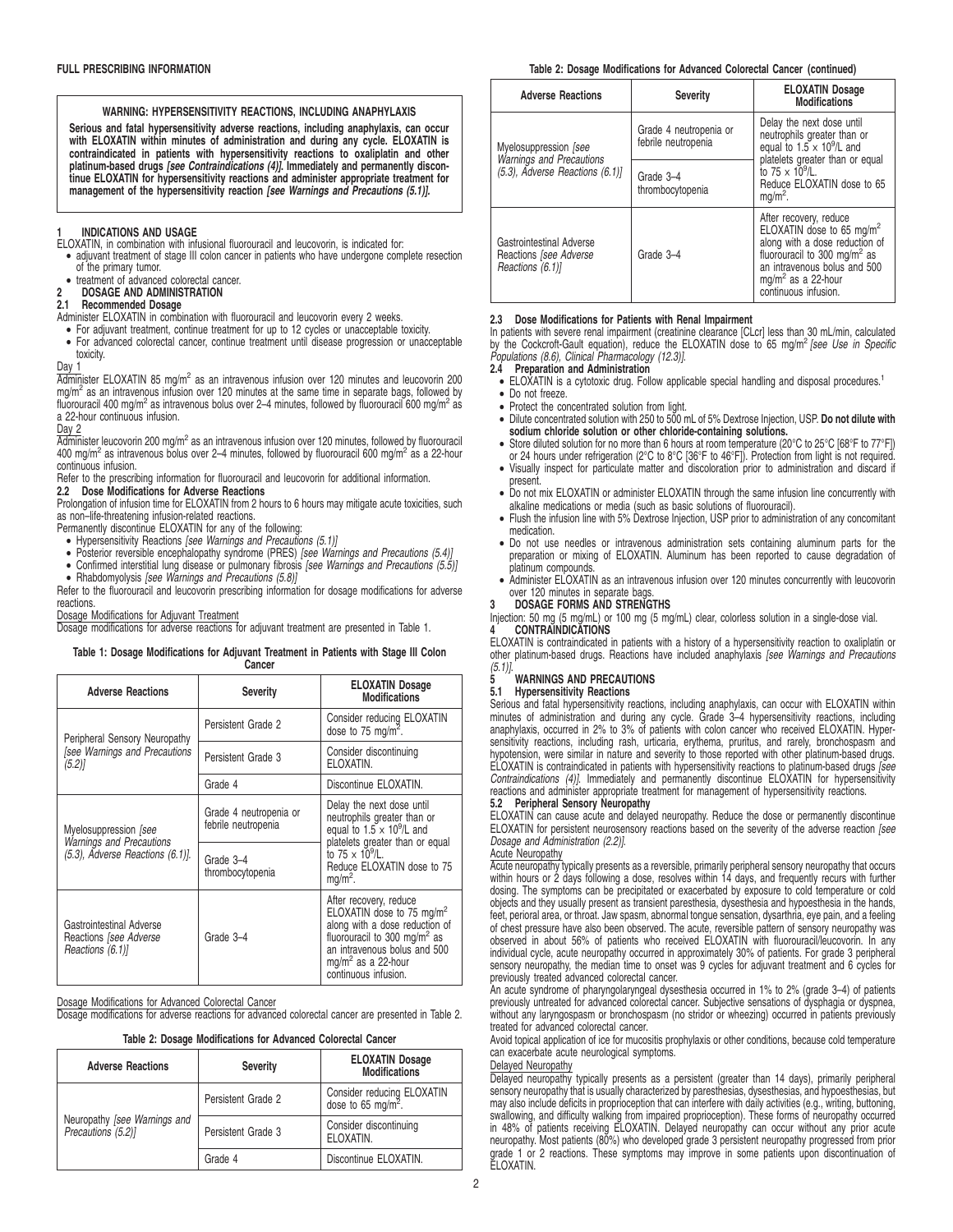#### Adjuvant treatment

In the adjuvant treatment trial, neuropathy was graded using NCI CTC, version 1 as summarized in Table 3.

**Table 3: Grading for Neuropathy in Adjuvant Treatment Trial**

| Grade | <b>Definition</b>                                                          |
|-------|----------------------------------------------------------------------------|
| 0     | No change or none                                                          |
|       | Mild paresthesias, loss of deep tendon reflexes                            |
|       | Mild or moderate objective sensory loss, moderate paresthesias             |
| 3     | Severe objective sensory loss or paresthesias that interfere with function |
| 4     | Not applicable                                                             |

Peripheral sensory neuropathy occurred in 92% of patients (all grades), including 13% of patients (grade 3) who received ELOXATIN with fluorouracil/leucovorin. At the 28-day follow-up after the last treatment cycle, 60% of patients had any grade (grade 1=40%, grade 2=16%, grade 3=5%) peripheral sensory neuropathy, decreasing to 39% at 6 months of follow-up (grade 1=31%, grade 2=7%, grade 3=1%) and 21% at 18 months of follow-up (grade 1=17%, grade 2=3%, grade 3=1%). Advanced colorectal cancer

In the advanced colorectal cancer trials, neuropathy was graded using the neurotoxicity scale summarized in Table 4.

**Table 4: Grading for Neuropathy in Advanced Colorectal Cancer Trials**

| Grade | <b>Definition</b>                                                   |
|-------|---------------------------------------------------------------------|
|       | Resolved and did not interfere with functioning                     |
| 2     | Interfered with function but not daily activities                   |
| 3     | Pain or functional impairment that interfered with daily activities |
| 4     | Persistent impairment that is disabling or life-threatening         |

Neuropathy occurred in 82% (all grades) of patients previously untreated for advanced colorectal cancer, including 19% grade 3–4; and in 74% (all grades) of patients previously treated for advanced colorectal cancer, including 7% grade 3–4.

#### **5.3 Severe Myelosuppression**

Grade 3 or 4 neutropenia occurred in 41% to 44% of patients with colorectal cancer who received ELOXATIN with fluorouracil/leucovorin. Sepsis, neutropenic sepsis and septic shock, including fatal<br>outcomes, occurred in patients who received ELOXATIN *[see Adverse Reactions (6.1, 6.2)].* 

Grade 3 or 4 thrombocytopenia occurred in 2% to 5% of patients with colorectal cancer who received ELOXATIN with fluorouracil/leucovorin.

Monitor complete blood cell count at baseline, before each subsequent cycle and as clinically indicated. Delay ELOXATIN until neutrophils are greater than or equal to  $1.5 \times 10^9$ /L and platelets are greater than or equal to 75 x 10<sup>9</sup>/L. Withhold ELOXATIN for sepsis or septic shock. Dose reduce ELOXATIN after recovery from grade 4 neutropenia, febrile neutropenia or grade 3–4 thrombocytopenia as recommended [see Dosage and Administration (2.2)].

#### **5.4 Posterior Reversible Encephalopathy Syndrome**

PRES occurred in less than 0.1% of patients across clinical trials [see Adverse Reactions (6.1)]. Signs and symptoms of PRES can include headache, altered mental functioning, seizures, abnormal vision from blurriness to blindness, associated or not with hypertension. Confirm the diagnosis of PRES with magnetic resonance imaging. Permanently discontinue ELOXATIN in patients who develop PRES.

#### **5.5 Pulmonary Toxicity**

ELOXATIN has been associated with pulmonary fibrosis (less than 1% of patients), which may be fatal [see Adverse Reactions (6.1)].

In the adjuvant treatment trial, the combined incidence of cough and dyspnea was 7.4% (any grade), including less than 1% (grade 3) in the ELOXATIN arm. One patient died from eosinophilic pneumonia in the ELOXATIN arm.

In the previously untreated advanced colorectal cancer trial, the combined incidence of cough, dyspnea, and hypoxia was 43% (any grade), including 7% (grade 3–4) in the ELOXATIN with fluorouracil/ leucovorin arm.

In case of unexplained respiratory symptoms, such as non-productive cough, dyspnea, crackles, or radiological pulmonary infiltrates, withhold ELOXATIN until further pulmonary investigation excludes interstitial lung disease or pulmonary fibrosis. Permanently discontinue ELOXATIN for confirmed interstitial lung disease or pulmonary fibrosis.

#### **5.6 Hepatotoxicity**

In the adjuvant treatment trial, increased transaminases (57% vs 34%) and alkaline phosphatase (42% vs 20%) occurred more commonly in the ELOXATIN arm than in the fluorouracil/leucovorin arm [see Adverse Reactions (6.1)]. The incidence of increased bilirubin was similar on both arms. Changes noted on liver biopsies include: peliosis, nodular regenerative hyperplasia or sinusoidal alterations, perisinusoidal fibrosis, and veno-occlusive lesions.

Consider evaluating patients who develop abnormal liver tests or portal hypertension, which cannot be explained by liver metastases, for hepatic vascular disorders. Monitor liver function tests at baseline, before each subsequent cycle, and as clinically indicated.

#### **5.7 QT Interval Prolongation and Ventricular Arrhythmias**

QT prolongation and ventricular arrhythmias, including fatal torsade de pointes, have been reported with ELOXATIN [see Adverse Reactions (6.2)].

Avoid ELOXATIN in patients with congenital long QT syndrome. Monitor electrocardiograms (ECG) in patients with congestive heart failure, bradyarrhythmias, and electrolyte abnormalities and in patients<br>taking drugs known to prolong the QT interval, including Class Ia and III antiarrhythmics *[see Drug* Interactions (7.1)]. Monitor and correct electrolyte abnormalities prior to initiating ELOXATIN and periodically during treatment. **5.8 Rhabdomyolysis**

Rhabdomyolysis, including fatal cases, has been reported with ELOXATIN [see Adverse Reactions (6.2)]. Permanently discontinue ELOXATIN for any signs or symptoms of rhabdomyolysis.

#### **5.9 Hemorrhage**

The incidence of hemorrhage in clinical trials was higher on the ELOXATIN combination arm compared to the fluorouracil/leucovorin arm. These reactions included gastrointestinal bleeding, hematuria, and epistaxis. In the adjuvant treatment trial, 2 patients died from intracerebral hemorrhage [see Adverse Reactions (6.1)].

Prolonged prothrombin time and INR occasionally associated with hemorrhage have been reported in patients who received ELOXATIN with fluorouracil/leucovorin while on anticoagulants [see Adverse Reactions (6.2)]. Increase frequency of monitoring in patients who are receiving ELOXATIN with fluorouracil/leucovorin and oral anticoagulants [see Drug Interactions (7.3)].

Thrombocytopenia and immune-mediated thrombocytopenia have been observed with ELOXATIN. Rapid onset of thrombocytopenia and greater risk of bleeding have been observed in immune-mediated thrombocytopenia. In this case, consider discontinuing ELOXATIN.

### **5.10 Embryo-Fetal Toxicity**

Based on findings from animal studies and its mechanism of action, ELOXATIN can cause fetal harm when administered to a pregnant woman. The available human data do not establish the presence or absence of major birth defects or miscarriage related to the use of ELOXATIN. Reproductive toxicity studies demonstrated adverse effects on embryo-fetal development in rats at maternal doses that were below the recommended human dose based on body surface area. Advise pregnant women of the potential risk to a fetus. Advise females of reproductive potential to use effective contraception during treatment with ELOXATIN and for at least 9 months after the final dose. Advise males with female partners of reproductive potential to use effective contraception during treatment with ELOXATIN and for 6 months after the final dose [see Use in Specific Populations (8.1, 8.3)].

#### **6 ADVERSE REACTIONS**

The following clinically significant adverse reactions are described elsewhere in labeling:

- Hypersensitivity Reactions [see Warnings and Precautions (5.1)]
- Peripheral Sensory Neuropathy [see Warnings and Precautions (5.2)]
- Severe Myelosuppression [see Warnings and Precautions (5.3)]
- Reversible Posterior Leukoencephalopathy Syndrome [see Warnings and Precautions (5.4)]
- Pulmonary Toxicity [see Warnings and Precautions (5.5)]
- Hepatotoxicity [see Warnings and Precautions (5.6)]
- QT Interval Prolongation and Ventricular Arrhythmias [see Warnings and Precautions (5.7)]
- Rhabdomyolysis [see Warnings and Precautions (5.8)]
- Hemorrhage [see Warnings and Precautions (5.9)]
- **6.1 Clinical Trials Experience**

Because clinical trials are conducted under widely varying conditions, adverse reaction rates observed in the clinical trials of a drug cannot be directly compared to rates in the clinical trials of another drug and may not reflect the rates observed in practice.

More than 1100 patients with stage II or III colon cancer and more than 4,000 patients with advanced colorectal cancer were treated in trials with ELOXATIN. The most common adverse reactions in patients with stage II or III colon cancer receiving adjuvant treatment were peripheral sensory neuropathy, neutropenia, thrombocytopenia, anemia, nausea, increase in transaminases and alkaline phosphatase, diarrhea, emesis, fatigue and stomatitis. The most common adverse reactions in previously untreated and treated patients with advanced colorectal cancer were peripheral sensory neuropathies, fatigue, neutropenia, nausea, emesis, and diarrhea.

#### Adjuvant Treatment

The safety of ELOXATIN in combination with fluorouracil (FU)/leucovorin (LV) was evaluated in patients with stage II or III colon cancer, who had undergone complete resection of the primary tumor in the adjuvant treatment trial [see Clinical Studies (14.1)].

Fatal adverse reactions in patients who received ELOXATIN in the combination arm included sepsis/neutropenic sepsis (n=3), intracerebral hemorrhage (n=2), and eosinophilic pneumonia (n=1). Thromboembolic events occurred in 6% (grade 3–4, 1.2%) of patients in the ELOXATIN arm.

Grade 3 or 4 adverse reactions occurred in 70% of patients in the ELOXATIN arm. Grade 3–4 gastrointestinal bleeding occurred in 0.2% of patients. Febrile neutropenia occurred in 0.7% and documented infection with concomitant grade 3–4 neutropenia occurred in 1.1%.

Discontinuation due to an adverse reaction occurred in 15% of the patients in the ELOXATIN arm. Tables 5, 6, and 7 summarize the adverse reactions reported in patients with colon cancer receiving adjuvant treatment

#### **Table 5: Adverse Reactions Reported in Patients with Colon Cancer Receiving Adjuvant Treatment (greater than or equal to 5% of all patients and with greater than or equal to 1% grade 3–4)**

| Adverse Reaction <sup>®</sup>       | ELOXATIN + FU/LV<br>$N = 1108$ |                     | <b>FU/LV</b><br>$N = 1111$ |                  |
|-------------------------------------|--------------------------------|---------------------|----------------------------|------------------|
|                                     | All Grades<br>$(\%)$           | Grade 3-4<br>$(\%)$ | All Grades<br>$(\%)$       | Grade 3-4<br>(%) |
| Neurology                           |                                |                     |                            |                  |
| Peripheral Sensory<br>Neuropathy    | 92                             | 12                  | 16                         | $<$ 1            |
| Gastrointestinal                    |                                |                     |                            |                  |
| Nausea                              | 74                             | 5                   | 61                         | $\overline{2}$   |
| <b>Diarrhea</b>                     | 56                             | 11                  | 48                         | 7                |
| Vomiting                            | 47                             | 6                   | 24                         | 1                |
| <b>Stomatitis</b>                   | 42                             | 3                   | 40                         | $\overline{2}$   |
| Anorexia                            | 13                             | 1                   | 8                          | $<$ 1            |
| <b>Constitutional Symptoms/Pain</b> |                                |                     |                            |                  |
| Fatigue                             | 44                             | $\overline{4}$      | 38                         | 1                |
| Abdominal Pain                      | 18                             | 1                   | 17                         | $\overline{2}$   |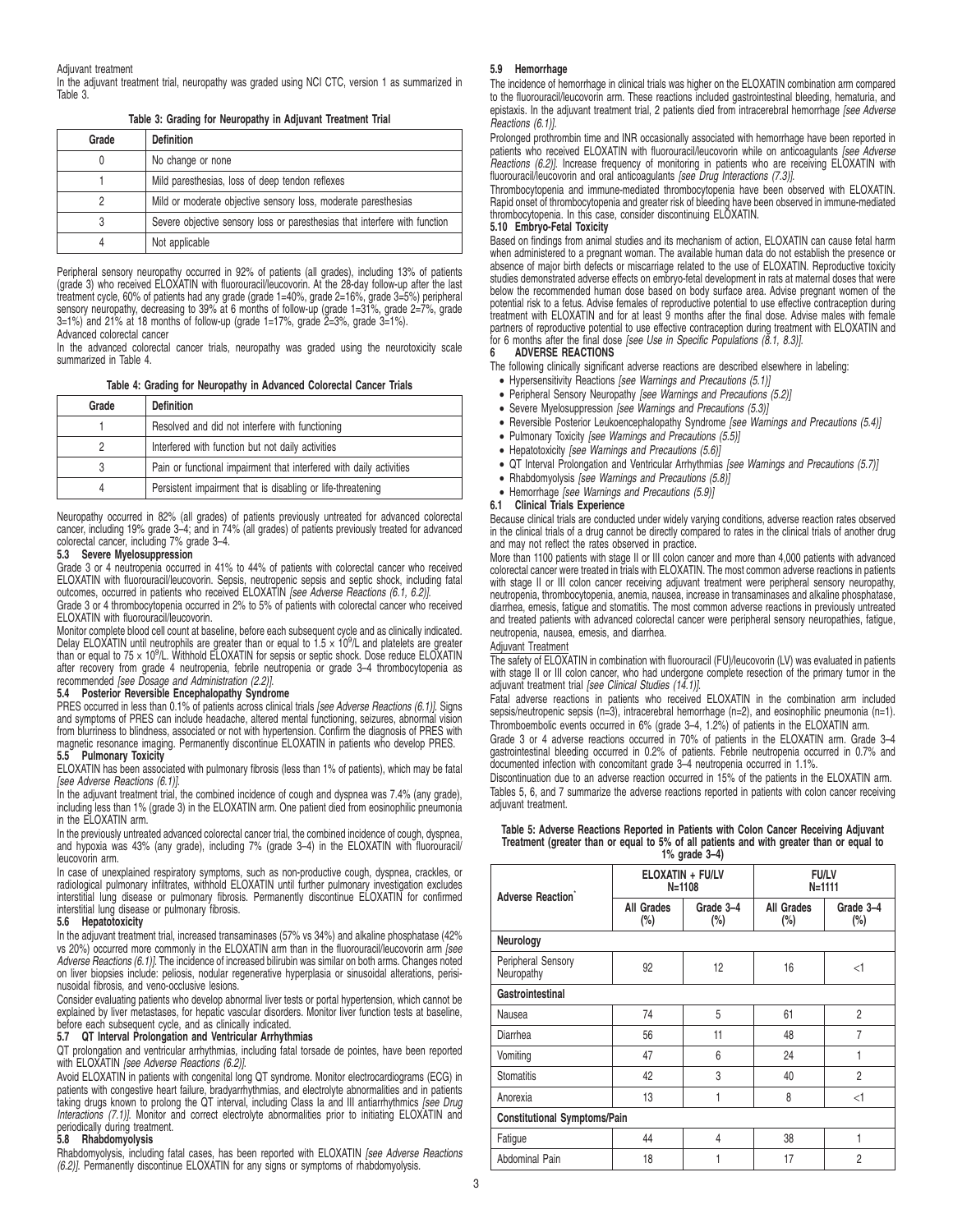| Table 5: Adverse Reactions Reported in Patients with Colon Cancer Receiving Adjuvant     |
|------------------------------------------------------------------------------------------|
| Treatment (greater than or equal to 5% of all patients and with greater than or equal to |
| 1% arade 3–4) (continued)                                                                |

| $\cdots$ given $\cdots$ , (common)   |                                |                     |                            |                     |  |
|--------------------------------------|--------------------------------|---------------------|----------------------------|---------------------|--|
| <b>Adverse Reaction</b>              | ELOXATIN + FU/LV<br>$N = 1108$ |                     | <b>FU/LV</b><br>$N = 1111$ |                     |  |
|                                      | All Grades<br>$(\%)$           | Grade 3-4<br>$(\%)$ | All Grades<br>$(\%)$       | Grade 3-4<br>$(\%)$ |  |
| Dermatology/Skin                     |                                |                     |                            |                     |  |
| Skin Disorder                        | 32                             | $\overline{2}$      | 36                         | $\overline{2}$      |  |
| Injection Site Reaction <sup>†</sup> | 11                             | 3                   | 10                         | 3                   |  |
| <b>Fever/Infection</b>               |                                |                     |                            |                     |  |
| Fever                                | 27                             |                     | 12                         |                     |  |
| Infection                            | 25                             | 4                   | 25                         | 3                   |  |
| Allergy/Immunology                   |                                |                     |                            |                     |  |
| Allergic Reaction                    | 10                             | 3                   | $\overline{2}$             | <1                  |  |

\*Event coded in WHO-ART dictionary

†Includes thrombosis related to the catheter

| Table 6: Adverse Reactions Reported in Patients with Colon Cancer Receiving Adjuvant    |  |  |
|-----------------------------------------------------------------------------------------|--|--|
| Treatment (greater than or equal to 5% of all patients but with less than 1% grade 3-4) |  |  |

| <b>Adverse Reaction</b>                    | ELOXATIN + FU/LV<br>$N = 1108$ | <b>FU/LV</b><br>$N = 1111$<br><b>All Grades</b><br>(%) |  |
|--------------------------------------------|--------------------------------|--------------------------------------------------------|--|
|                                            | All Grades<br>$(\%)$           |                                                        |  |
| Dermatology/Skin                           |                                |                                                        |  |
| Alopecia <sup>†</sup>                      | 30                             | 28                                                     |  |
| Gastrointestinal                           |                                |                                                        |  |
| Constipation                               | 22                             | 19                                                     |  |
| <b>Taste Perversion</b>                    | 12                             | 8                                                      |  |
| Dyspepsia                                  | 8                              | 5                                                      |  |
| Constitutional Symptoms/Pain/Ocular/Visual |                                |                                                        |  |
| Epistaxis                                  | 16                             | 12                                                     |  |
| Weight Increase                            | 10                             | 10                                                     |  |
| Conjunctivitis                             | 9                              | 15                                                     |  |
| Headache                                   | $\overline{7}$                 | 5                                                      |  |
| Dyspnea                                    | 5                              | 3                                                      |  |
| Pain                                       | 5                              | 5                                                      |  |
| Abnormal Lacrimation                       | 4                              | 12                                                     |  |
| Neurology                                  |                                |                                                        |  |
| Sensory Disturbance                        | 8                              | 1                                                      |  |
| Allergy/Immunology                         |                                |                                                        |  |
| <b>Rhinitis</b>                            | 6                              | 8                                                      |  |

\*Event coded in WHO-ART dictionary †No complete alopecia was reported

In females, the following grade 3–4 adverse reactions were more frequent: diarrhea, fatigue, neutropenia, nausea, and vomiting.

In patients greater than or equal to 65 years old, the incidence of grade 3-4 diarrhea and neutropenia was higher than in younger adults.

Clinically relevant adverse reactions were reported in greater than or equal to 2% and less than 5% of the patients in the ELOXATIN arm (listed in decreasing order of frequency) were pain, leukopenia, weight loss, and cough.

| Table 7: Laboratory-Related Adverse Reactions Occurring in ≥5% of Patients with Colon |
|---------------------------------------------------------------------------------------|
| <b>Cancer Receiving Adjuvant Treatment</b>                                            |

| Laboratory-Related      | <b>ELOXATIN with FU/LV</b><br>$N = 1108$ |                   | <b>FU/LV</b><br>$N = 1111$ |                      |
|-------------------------|------------------------------------------|-------------------|----------------------------|----------------------|
| <b>Adverse Reaction</b> | <b>All Grades</b><br>$(\%)$              | Grades 3-4<br>(%) | <b>All Grades</b><br>(%)   | Grades 3-4<br>$(\%)$ |
| Hematology              |                                          |                   |                            |                      |
| Neutropenia             | 79                                       | 41                | 40                         | 5                    |
| Thrombocytopenia        |                                          | 2                 | 19                         | <1                   |
| Anemia                  | 76                                       |                   | 67                         |                      |

| Table 7: Laboratory-Related Adverse Reactions Occurring in $\geq$ 5% of Patients with Colon |  |
|---------------------------------------------------------------------------------------------|--|
| Cancer Receiving Adjuvant Treatment (continued)                                             |  |

| Laboratory-Related                       |                      | <b>ELOXATIN with FU/LV</b><br>$N = 1108$ | <b>FU/LV</b><br>$N = 1111$ |                      |  |
|------------------------------------------|----------------------|------------------------------------------|----------------------------|----------------------|--|
| <b>Adverse Reaction</b>                  | All Grades<br>$(\%)$ | Grades 3-4<br>(%)                        | All Grades<br>$(\%)$       | Grades 3-4<br>$(\%)$ |  |
| Hepatic                                  |                      |                                          |                            |                      |  |
| <b>Increased Transaminases</b>           | 57                   | 2                                        | 34                         |                      |  |
| <b>Increased Alkaline</b><br>Phosphatase | 42                   | <1                                       | 20                         | <1                   |  |
| Hyperbilirubinemia                       | 20                   | 4                                        | 20                         | 5                    |  |

#### Previously Untreated Advanced Colorectal Cancer

The safety of ELOXATIN in combination with fluorouracil (FU)/leucovorin (LV) was evaluated in a randomized trial of patients with previously untreated advanced colorectal cancer [see Clinical Studies (14.2)]. The adverse reaction profile in this trial was similar to that seen in other trials.

Tables 8, 9, and 10 summarize the adverse reactions reported in the previously untreated advanced colorectal cancer trial.

# Table 8: Adverse Reactions Reported in Patients in the Previously Untreated Advanced<br>Colorectal Cancer Clinical Trial (greater than or equal to 5% of all patients and with<br>greater than or equal to 1% grade 3–4)

| Adverse Reaction <sup>®</sup>              | ອີີີ                    | ELOXATIN + FU/LV<br>$N = 259$ |                         | ອີີ<br>Irinotecan + FU/LV<br>$N = 256$ |                         | ELOXATIN +<br>Irinotecan<br>$N = 258$ |
|--------------------------------------------|-------------------------|-------------------------------|-------------------------|----------------------------------------|-------------------------|---------------------------------------|
|                                            | All<br>Grades<br>$(\%)$ | Grades<br>$3 - 4$<br>(%)      | All<br>Grades<br>$(\%)$ | Grades<br>$3 - 4$<br>(%)               | All<br>Grades<br>$(\%)$ | Grades<br>$3 - 4$<br>$(\%)$           |
| Neurology                                  |                         |                               |                         |                                        |                         |                                       |
| Neuropathy                                 | 82                      | 19                            | 18                      | 2                                      | 69                      | 7                                     |
| Paresthesias                               | 77                      | 18                            | 16                      | 2                                      | 62                      | 6                                     |
| Pharyngo-laryngeal<br>Dysesthesias         | 38                      | $\overline{c}$                | 1                       | 0                                      | 28                      | 1                                     |
| Neuro-sensory                              | 12                      | $\mathbf{1}$                  | $\overline{2}$          | $\mathbf{0}$                           | 9                       | 1                                     |
| Neuro NOS <sup>t</sup>                     | 1                       | 0                             | 1                       | $\mathbf{0}$                           | 1                       | 0                                     |
| Gastrointestinal                           |                         |                               |                         |                                        |                         |                                       |
| Nausea                                     | 71                      | 6                             | 67                      | 15                                     | 83                      | 19                                    |
| Diarrhea                                   | 56                      | 12                            | 65                      | 29                                     | 76                      | 25                                    |
| Vomiting                                   | 41                      | 4                             | 43                      | 13                                     | 64                      | 23                                    |
| <b>Stomatitis</b>                          | 38                      | 0                             | 25                      | 1                                      | 19                      | 1                                     |
| Anorexia                                   | 35                      | $\overline{2}$                | 25                      | $\overline{4}$                         | 27                      | 5                                     |
| Constipation                               | 32                      | $\overline{4}$                | 27                      | $\overline{2}$                         | 21                      | $\overline{2}$                        |
| Diarrhea-colostomy                         | 13                      | $\overline{2}$                | 16                      | $\overline{7}$                         | 16                      | 3                                     |
| Gastrointestinal<br>NOS <sup>t</sup>       | 5                       | 2                             | 4                       | 2                                      | 3                       | 2                                     |
| Constitutional Symptoms/Pain/Ocular/Visual |                         |                               |                         |                                        |                         |                                       |
| Fatique                                    | 70                      | 7                             | 58                      | 11                                     | 66                      | 16                                    |
| <b>Abdominal Pain</b>                      | 29                      | 8                             | 31                      | 7                                      | 39                      | 10                                    |
| Myalgia                                    | 14                      | $\overline{2}$                | 6                       | 0                                      | 9                       | $\overline{2}$                        |
| Pain                                       | $\overline{7}$          | $\mathbf{1}$                  | 5                       | 1                                      | 6                       | 1                                     |
| Abnormal Vision                            | 5                       | 0                             | $\overline{2}$          | 1                                      | 6                       | 1                                     |
| Neuralgia                                  | 5                       | 0                             | $\mathbf{0}$            | 0                                      | $\overline{2}$          | 1                                     |
| Pulmonary                                  |                         |                               |                         |                                        |                         |                                       |
| Cough                                      | 35                      | 1                             | 25                      | 2                                      | 17                      | 1                                     |
| Dyspnea                                    | 18                      | $\overline{7}$                | 14                      | 3                                      | 11                      | $\overline{2}$                        |
| <b>Hiccups</b>                             | 5                       | $\mathbf{1}$                  | 2                       | 0                                      | 3                       | 2                                     |
| Hepatic/Metabolic/Laboratory/Renal         |                         |                               |                         |                                        |                         |                                       |
| Hyperglycemia                              | 14                      | $\overline{c}$                | 11                      | 3                                      | 12                      | 3                                     |
| Hypokalemia                                | 11                      | 3                             | $\overline{7}$          | 4                                      | 6                       | $\overline{2}$                        |
| Dehydration                                | 9                       | 5                             | 16                      | 11                                     | 14                      | $\overline{7}$                        |
| Hypoalbuminemia                            | 8                       | 0                             | 5                       | $\overline{2}$                         | 9                       | $\mathbf{1}$                          |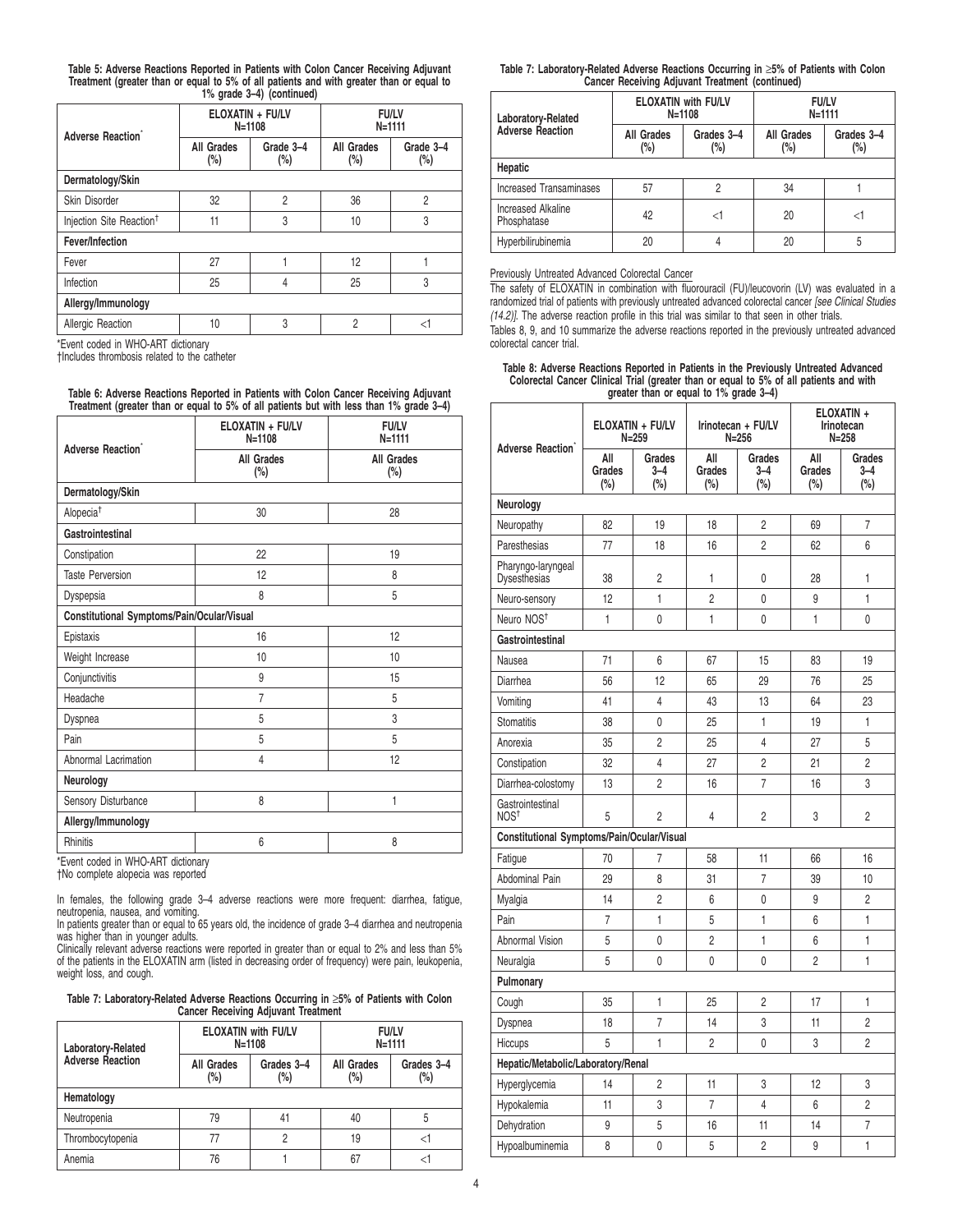| <b>Adverse Reaction</b>                     |                         | ELOXATIN + FU/LV<br>$N = 259$ |                         | Irinotecan + FU/LV<br>$N = 256$ |                         | ELOXATIN +<br>Irinotecan<br>$N = 258$ |
|---------------------------------------------|-------------------------|-------------------------------|-------------------------|---------------------------------|-------------------------|---------------------------------------|
|                                             | All<br>Grades<br>$(\%)$ | Grades<br>$3 - 4$<br>(%)      | All<br>Grades<br>$(\%)$ | Grades<br>$3 - 4$<br>(%)        | All<br>Grades<br>$(\%)$ | Grades<br>$3 - 4$<br>(%)              |
| Hyponatremia                                | 8                       | $\overline{2}$                | $\overline{7}$          | 4                               | 4                       | 1                                     |
| <b>Urinary Frequency</b>                    | 5                       | 1                             | $\overline{2}$          | 1                               | 3                       | 1                                     |
| Hematology/Infection                        |                         |                               |                         |                                 |                         |                                       |
| <b>Infection Normal</b><br>ANC <sup>‡</sup> | 10                      | 4                             | 5                       | 1                               | $\overline{7}$          | $\overline{c}$                        |
| Infection Low<br>ANC <sup>‡</sup>           | 8                       | 8                             | 12                      | 11                              | 9                       | 8                                     |
| Lymphopenia                                 | 6                       | $\overline{2}$                | 4                       | 1                               | 5                       | $\overline{c}$                        |
| Febrile<br>Neutropenia                      | 4                       | 4                             | 15                      | 14                              | 12                      | 11                                    |
| Dermatology/Skin                            |                         |                               |                         |                                 |                         |                                       |
| Hand/Foot<br>Syndrome                       | $\overline{7}$          | 1                             | $\overline{2}$          | 1                               | 1                       | $\mathbf{0}$                          |
| Injection Site<br>Reaction                  | 6                       | 0                             | 1                       | $\mathbf{0}$                    | 4                       | 1                                     |
| Cardiovascular                              |                         |                               |                         |                                 |                         |                                       |
| Thrombosis                                  | 6                       | 5                             | 6                       | 6                               | 3                       | 3                                     |
| Hypotension                                 | 5                       | 3                             | 6                       | 3                               | $\overline{4}$          | 3                                     |

**Table 8: Adverse Reactions Reported in Patients in the Previously Untreated Advanced Colorectal Cancer Clinical Trial (greater than or equal to 5% of all patients and with** greater than or equal to 1% grade 3-4) (continued)

\*Event coded in WHO-ART dictionary

†Not otherwise specified

‡Absolute neutrophil count

**Table 9: Adverse Reactions Reported in Patients in the Previously Untreated Advanced Colorectal Cancer Clinical Trial (greater than or equal to 5% of all patients but with less**

|                               |                                            | than $1\%$ grade $3-4$ )        |                                       |
|-------------------------------|--------------------------------------------|---------------------------------|---------------------------------------|
| Adverse Reaction <sup>*</sup> | ELOXATIN + FU/LV<br>$N = 259$              | Irinotecan + FU/LV<br>$N = 256$ | ELOXATIN +<br>Irinotecan<br>$N = 258$ |
|                               | <b>All Grades</b><br>$(\%)$                | All Grades<br>(%)               | <b>All Grades</b><br>$(\%)$           |
| Dermatology/Skin              |                                            |                                 |                                       |
| Alopecia <sup>†</sup>         | 38                                         | 44                              | 67                                    |
| Flushing                      | $\overline{7}$                             | $\overline{2}$                  | 5                                     |
| Pruritus                      | 6                                          | 4                               | $\overline{2}$                        |
| Dry Skin                      | 6                                          | $\overline{2}$                  | 5                                     |
| Hematology/Infection          |                                            |                                 |                                       |
| Fever Normal ANC <sup>‡</sup> | 16                                         | 9                               | 9                                     |
| Cardiovascular                |                                            |                                 |                                       |
| Edema                         | 15                                         | 13                              | 10                                    |
| Gastrointestinal              |                                            |                                 |                                       |
| <b>Taste Perversion</b>       | 14                                         | 6                               | 8                                     |
| Dyspepsia                     | 12                                         | $\overline{7}$                  | 5                                     |
| Flatulence                    | 9                                          | 6                               | 5                                     |
| Mouth Dryness                 | 5                                          | $\overline{2}$                  | 3                                     |
|                               | Constitutional Symptoms/Pain/Ocular/Visual |                                 |                                       |
| Headache                      | 13                                         | 6                               | 9                                     |
| Weight Loss                   | 11                                         | 9                               | 11                                    |
| Epistaxis                     | 10                                         | $\overline{2}$                  | $\overline{2}$                        |
| Tearing                       | 9                                          | 1                               | $\overline{2}$                        |
| Rigors                        | 8                                          | $\overline{2}$                  | $\overline{7}$                        |
| Dysphasia                     | 5                                          | 3                               | 3                                     |
|                               |                                            |                                 |                                       |

| Table 9: Adverse Reactions Reported in Patients in the Previously Untreated Advanced        |                                      |  |
|---------------------------------------------------------------------------------------------|--------------------------------------|--|
| Colorectal Cancer Clinical Trial (greater than or equal to 5% of all patients but with less |                                      |  |
|                                                                                             | than $1\%$ grade $3-4$ ) (continued) |  |

| <b>Adverse Reaction</b>            | ELOXATIN + FU/LV<br>$N = 259$ | Irinotecan + FU/LV<br>$N = 256$ | ELOXATIN +<br>Irinotecan<br>$N = 258$ |  |
|------------------------------------|-------------------------------|---------------------------------|---------------------------------------|--|
|                                    | <b>All Grades</b><br>$(\%)$   | <b>All Grades</b><br>(%)        | <b>All Grades</b><br>$(\%)$           |  |
| Sweating                           | 5                             | 6                               | 12                                    |  |
| Arthralgia                         | 5                             | 5                               | 8                                     |  |
| Neurology                          |                               |                                 |                                       |  |
| Insomnia                           | 13                            | 9                               | 11                                    |  |
| Depression                         | 9                             | 5                               | $\overline{7}$                        |  |
| <b>Dizziness</b>                   | 8                             | 6                               | 10                                    |  |
| Anxiety                            | 5                             | $\mathfrak{p}$                  | 6                                     |  |
| Allergy/Immunology                 |                               |                                 |                                       |  |
| Rash                               | 11                            | 4                               | $\overline{7}$                        |  |
| <b>Rhinitis Allergic</b>           | 10                            | 6                               | 6                                     |  |
| Hepatic/Metabolic/Laboratory/Renal |                               |                                 |                                       |  |
| Hypocalcemia                       | 7                             | 5                               | 4                                     |  |
| <b>Elevated Creatinine</b>         | 4                             | 4                               | 5                                     |  |

\*Event coded in WHO-ART dictionary

†No complete alopecia was reported

‡Absolute neutrophil count

Clinically relevant adverse reactions that occurred in greater than or equal to 2% and less than 5% of the patients in the ELOXATIN and fluorouracil/leucovorin combination arm (listed in decreasing order of frequency) were: metabolic, pneumonitis, catheter infection, vertigo, prothrombin time, pulmonary, rectal bleeding, dysuria, nail changes, chest pain, rectal pain, syncope, hypertension, hypoxia, unknown infection, bone pain, pigmentation changes, and urticaria.

| Table 10: Laboratory-Related Adverse Reactions Occurring in $\geq$ 5% of Patients in the |                                                              |  |  |
|------------------------------------------------------------------------------------------|--------------------------------------------------------------|--|--|
|                                                                                          | <b>Previously Untreated Advanced Colorectal Cancer Trial</b> |  |  |

| Laboratory-                              | <b>ELOXATIN</b> and<br><b>FU/LV</b><br>$N = 259$ |                             | Irinotecan and FU/LV<br>$N = 256$ |                          | <b>ELOXATIN</b> and<br>Irinotecan<br>$N = 258$ |                          |
|------------------------------------------|--------------------------------------------------|-----------------------------|-----------------------------------|--------------------------|------------------------------------------------|--------------------------|
| <b>Related Adverse</b><br>Reaction       | All<br>Grades<br>(%)                             | Grades<br>$3 - 4$<br>$(\%)$ | All<br>Grades<br>$(\%)$           | Grades<br>$3 - 4$<br>(%) | All<br>Grades<br>$(\%)$                        | Grades<br>$3 - 4$<br>(%) |
| Hematology                               |                                                  |                             |                                   |                          |                                                |                          |
| Leukopenia                               | 85                                               | 20                          | 84                                | 23                       | 76                                             | 24                       |
| Neutropenia                              | 81                                               | 53                          | 77                                | 44                       | 71                                             | 36                       |
| Thrombocytopenia                         | 71                                               | 5                           | 26                                | $\overline{2}$           | 44                                             | 4                        |
| Anemia                                   | 27                                               | 3                           | 28                                | 4                        | 25                                             | 3                        |
| Hepatic                                  |                                                  |                             |                                   |                          |                                                |                          |
| Increased AST*                           | 17                                               | 1                           | $\mathfrak{p}$                    | 1                        | 11                                             | 1                        |
| <b>Increased Alkaline</b><br>Phosphatase | 16                                               | $\mathbf{0}$                | 8                                 | 0                        | 14                                             | $\overline{2}$           |
| Hyperbilirubinemia                       | 6                                                | 1                           | 3                                 | 1                        | 3                                              | $\overline{2}$           |
| Increased ALT <sup>+</sup>               | 6                                                |                             | $\overline{2}$                    | 0                        | 5                                              | $\overline{2}$           |

\*Aspartate transaminase

†Alanine transaminase

Previously Treated Advanced Colorectal Cancer

The safety of ELOXATIN in combination with fluorouracil (FU)/leucovorin (LV) was evaluated in a randomized trial in patients with refractory and relapsed colorectal cancer [see Clinical Studies (14.3)]. The adverse reaction profile in this trial was similar to that seen in other trials.

Three patients who received ELOXATIN in the combination arm experienced fatal adverse reactions: gastrointestinal bleeding and dehydration.

Grade 3 and 4 neutropenia were reported in 27% and 17% of patients, respectively, in the ELOXATIN with fluorouracil/leucovorin combination arm. Grade 3–4 increased serum creatinine occurred in 1% of patients in the ELOXATIN with combination fluorouracil/leucovorin arm.

Thirteen percent of patients in the ELOXATIN with fluorouracil/leucovorin combination arm discontinued treatment; the most frequent reasons were gastrointestinal adverse reactions, hematologic adverse reactions and neuropathies.

Tables 11, 12, and 13 summarize the adverse reactions reported in the previously treated advanced colorectal cancer trial.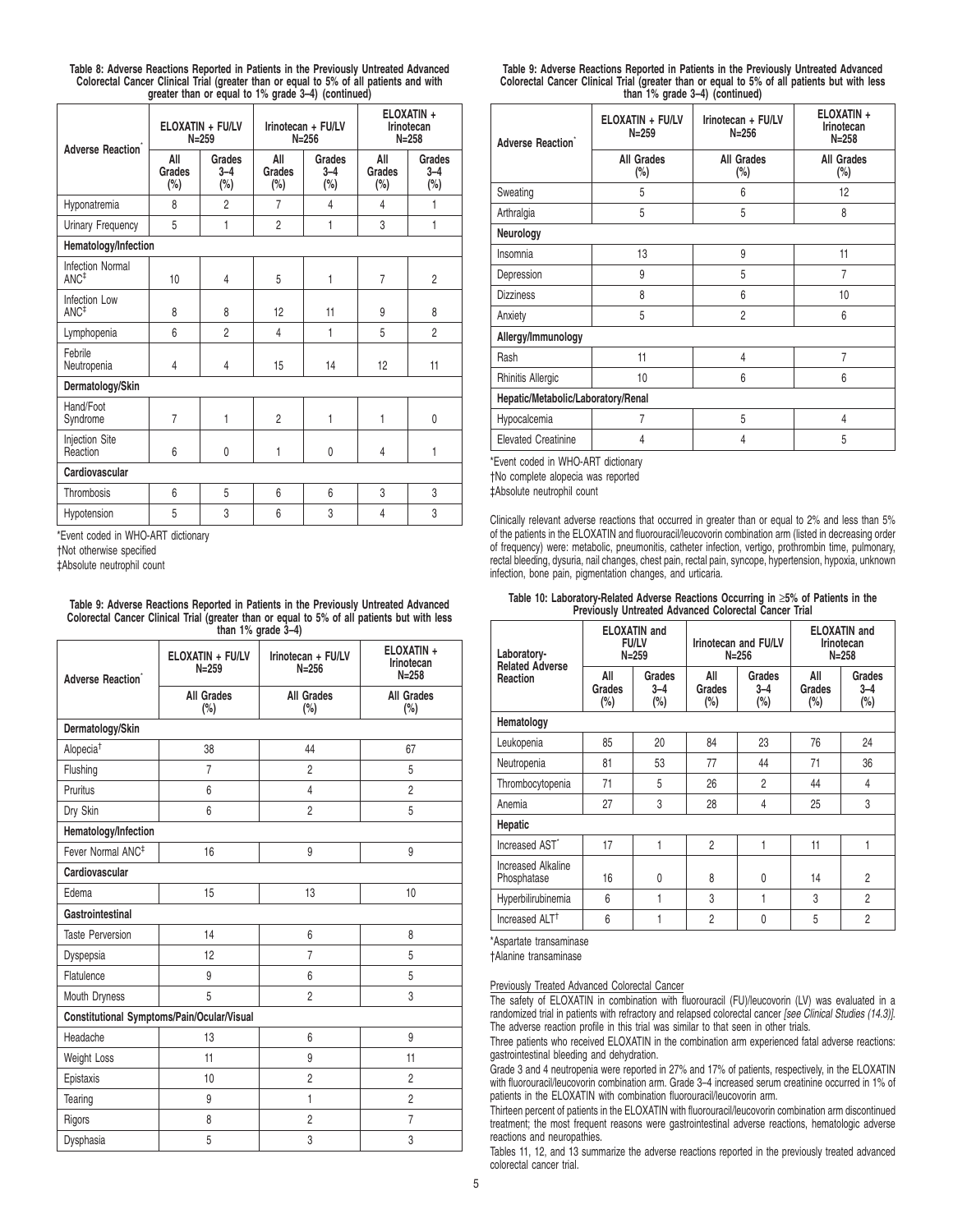**Table 11: Adverse Reactions Reported in Patients in the Previously Treated Advanced Colorectal Cancer Trial (greater than or equal to 5% of all patients and with greater than or equal to 1% grade 3–4)**

|                                    |                         | ELOXATIN + FU/LV<br>$N = 150$ |                         | <b>ELOXATIN</b><br>$N = 153$ |                         | <b>FU/LV</b><br>$N = 142$   |
|------------------------------------|-------------------------|-------------------------------|-------------------------|------------------------------|-------------------------|-----------------------------|
| Adverse Reaction <sup>®</sup>      | All<br>Grades<br>$(\%)$ | Grades<br>$3 - 4$<br>$(\%)$   | All<br>Grades<br>$(\%)$ | Grades<br>$3 - 4$<br>(%)     | All<br>Grades<br>$(\%)$ | Grades<br>$3 - 4$<br>$(\%)$ |
| Neurology                          |                         |                               |                         |                              |                         |                             |
| Neuropathy                         | 74                      | 7                             | 76                      | 7                            | 17                      | $\mathbf{0}$                |
| Acute                              | 56                      | $\overline{2}$                | 65                      | 5                            | 10                      | 0                           |
| Persistent                         | 48                      | 6                             | 43                      | 3                            | 9                       | 0                           |
| Constitutional Symptoms/Pain       |                         |                               |                         |                              |                         |                             |
| Fatigue                            | 68                      | 7                             | 61                      | 9                            | 52                      | 6                           |
| Back Pain                          | 19                      | 3                             | 11                      | 0                            | 16                      | 4                           |
| Pain                               | 15                      | $\overline{2}$                | 14                      | 3                            | 9                       | 3                           |
| Gastrointestinal                   |                         |                               |                         |                              |                         |                             |
| Diarrhea                           | 67                      | 11                            | 46                      | 4                            | 44                      | 3                           |
| Nausea                             | 65                      | 11                            | 64                      | 4                            | 59                      | $\overline{4}$              |
| Vomiting                           | 40                      | 9                             | 37                      | 4                            | 27                      | 4                           |
| <b>Stomatitis</b>                  | 37                      | 3                             | 14                      | 0                            | 32                      | 3                           |
| Abdominal Pain                     | 33                      | 4                             | 31                      | 7                            | 31                      | 5                           |
| Anorexia                           | 29                      | 3                             | 20                      | $\overline{2}$               | 20                      | 1                           |
| Gastroesophageal<br>Reflux         | 5                       | $\overline{2}$                | 1                       | 0                            | 3                       | 0                           |
| Hematology/Infection               |                         |                               |                         |                              |                         |                             |
| Fever                              | 29                      | 1                             | 25                      | 1                            | 23                      | 1                           |
| Febrile<br>Neutropenia             | 6                       | 6                             | 0                       | 0                            | 1                       | 1                           |
| Cardiovascular                     |                         |                               |                         |                              |                         |                             |
| Dyspnea                            | 20                      | 4                             | 13                      | $\overline{7}$               | 11                      | $\overline{2}$              |
| Coughing                           | 19                      | 1                             | 11                      | 0                            | 9                       | $\mathbf{0}$                |
| Edema                              | 15                      | 1                             | 10                      | 1                            | 13                      | 1                           |
| Thromboembolism                    | 9                       | 8                             | $\overline{2}$          | 1                            | 4                       | $\mathfrak{p}$              |
| <b>Chest Pain</b>                  | 8                       | 1                             | 5                       | 1                            | $\overline{4}$          | 1                           |
| Dermatology/Skin                   |                         |                               |                         |                              |                         |                             |
| <b>Injection Site</b><br>Reaction  | 10                      | 3                             | 9                       | 0                            | 5                       | 1                           |
| Hepatic/Metabolic/Laboratory/Renal |                         |                               |                         |                              |                         |                             |
| Hypokalemia                        | 9                       | 4                             | 3                       | 2                            | 3                       | 1                           |
| Dehydration                        | 8                       | 3                             | 5                       | 3                            | 6                       | $\overline{4}$              |

\*Event coded in WHO-ART dictionary

## **Table 12: Adverse Reactions Reported in Patients in the Previously Treated Advanced Colorectal Cancer Clinical Trial (greater than or equal to 5% of all patients but with less than 1% grade 3–4)**

| <b>Adverse Reaction</b>                    | ELOXATIN + FU/LV<br>$N = 150$ | <b>ELOXATIN</b><br>$N = 153$ | <b>FU/LV</b><br>$N = 142$   |  |
|--------------------------------------------|-------------------------------|------------------------------|-----------------------------|--|
|                                            | All Grades<br>$(\%)$          | All Grades<br>$(\%)$         | <b>All Grades</b><br>$(\%)$ |  |
| Gastrointestinal                           |                               |                              |                             |  |
| Constipation                               | 32                            | 31                           | 23                          |  |
| Dyspepsia                                  | 14                            | 7                            | 10                          |  |
| <b>Taste Perversion</b>                    | 13                            | 5                            |                             |  |
| <b>Mucositis</b>                           | 7                             | $\overline{2}$               | 10                          |  |
| Flatulence                                 | 5                             | 3<br>6                       |                             |  |
| Constitutional Symptoms/Pain/Ocular/Visual |                               |                              |                             |  |
| Headache                                   | 17                            | 13                           | 8                           |  |
| Arthralgia                                 | 10                            |                              | 10                          |  |

| Table 12: Adverse Reactions Reported in Patients in the Previously Treated Advanced         |
|---------------------------------------------------------------------------------------------|
| Colorectal Cancer Clinical Trial (greater than or equal to 5% of all patients but with less |
| than $1\%$ grade $3-4$ ) (continued)                                                        |

| Adverse Reaction <sup>*</sup>        | ELOXATIN + FU/LV<br>$N = 150$ | <b>ELOXATIN</b><br>$N = 153$ | <b>FU/LV</b><br>$N = 142$   |  |  |  |
|--------------------------------------|-------------------------------|------------------------------|-----------------------------|--|--|--|
|                                      | <b>All Grades</b><br>$(\%)$   | <b>All Grades</b><br>$(\%)$  | <b>All Grades</b><br>$(\%)$ |  |  |  |
| Epistaxis                            | 9                             | $\overline{2}$               | 1                           |  |  |  |
| Abnormal Lacrimation                 | $\overline{7}$                | 1                            | 6                           |  |  |  |
| Rigors                               | $\overline{7}$                | 9                            | 6                           |  |  |  |
| Allergy/Immunology                   |                               |                              |                             |  |  |  |
| <b>Rhinitis</b>                      | 15                            | 6                            | 4                           |  |  |  |
| Allergic Reaction                    | 10                            | 3                            | 1                           |  |  |  |
| Rash                                 | 9                             | 5                            | 5                           |  |  |  |
| Neurology                            |                               |                              |                             |  |  |  |
| <b>Dizziness</b>                     | 13                            | $\overline{7}$               | 8                           |  |  |  |
| Insomnia                             | 9                             | 11                           | 4                           |  |  |  |
| Dermatology/Skin                     |                               |                              |                             |  |  |  |
| Hand-Foot Syndrome                   | 11                            | $\mathbf{1}$                 | 13                          |  |  |  |
| Flushing                             | 10                            | 3                            | $\overline{2}$              |  |  |  |
| Alopecia <sup>†</sup>                | $\overline{7}$                | 3                            | 3                           |  |  |  |
| Pulmonary                            |                               |                              |                             |  |  |  |
| Upper Respiratory<br>Tract Infection | 10                            | $\overline{7}$               | $\overline{4}$              |  |  |  |
| Pharyngitis                          | 9                             | $\overline{c}$               | 10                          |  |  |  |
| Cardiovascular                       |                               |                              |                             |  |  |  |
| Peripheral Edema                     | 10                            | 5                            | 11                          |  |  |  |
| Hepatic/Metabolic/Laboratory/Renal   |                               |                              |                             |  |  |  |
| Hematuria                            | 6                             | 0                            | 4                           |  |  |  |
| <b>Dysuria</b>                       | 6                             | 1                            | 1                           |  |  |  |

\*Event coded in WHO-ART dictionary

†No complete alopecia was reported

Clinically relevant adverse reactions in greater than or equal to 2% and less than 5% of the patients<br>in the ELOXATIN and fluorouracil/leucovorin combination arm (listed in decreasing order of frequency)<br>were: anxiety, mya

## **Table 13: Laboratory-Related Adverse Reactions Occurring in** ≥**5% of Patients with Previously Treated Advanced Colorectal Cancer**

| Laboratory-<br><b>Related Adverse</b> | <b>ELOXATIN</b> and<br><b>FU/LV</b><br>$N = 150$ |                             | <b>ELOXATIN</b><br>$N = 153$ |                             | <b>FU/LV</b><br>$N = 142$ |                          |  |
|---------------------------------------|--------------------------------------------------|-----------------------------|------------------------------|-----------------------------|---------------------------|--------------------------|--|
| Reaction                              | All<br>Grades<br>$(\%)$                          | Grades<br>$3 - 4$<br>$(\%)$ | All<br>Grades<br>$(\%)$      | Grades<br>$3 - 4$<br>$(\%)$ | All<br>Grades<br>(%)      | Grades<br>$3 - 4$<br>(%) |  |
| Hematology                            |                                                  |                             |                              |                             |                           |                          |  |
| Anemia                                | 81                                               | $\overline{2}$              | 64                           | 1                           | 68                        | $\overline{2}$           |  |
| Leukopenia                            | 76                                               | 19                          | 13                           | $\mathbf{0}$                | 34                        | 1                        |  |
| Neutropenia                           | 73                                               | 44                          | 7                            | $\mathbf{0}$                | 25                        | 5                        |  |
| Thrombocytopenia                      | 64                                               | 4                           | 30                           | 3                           | 20                        | 0                        |  |
| Hepatic                               |                                                  |                             |                              |                             |                           |                          |  |
| Increased ALT <sup>*</sup>            | 31                                               | $\mathbf{0}$                | 36                           | 1                           | 28                        | 3                        |  |
| Increased AST <sup>+</sup>            | 47                                               | $\mathbf{0}$                | 54                           | $\overline{4}$              | 39                        | $\overline{2}$           |  |
| Increased Bilirubin                   | 13                                               |                             | 13                           | 5                           | 22                        | 6                        |  |

\*Alanine transaminase

†Aspartate transaminase

Additional Adverse Reactions

The following adverse reactions were observed across clinical trials. Intravenous site reactions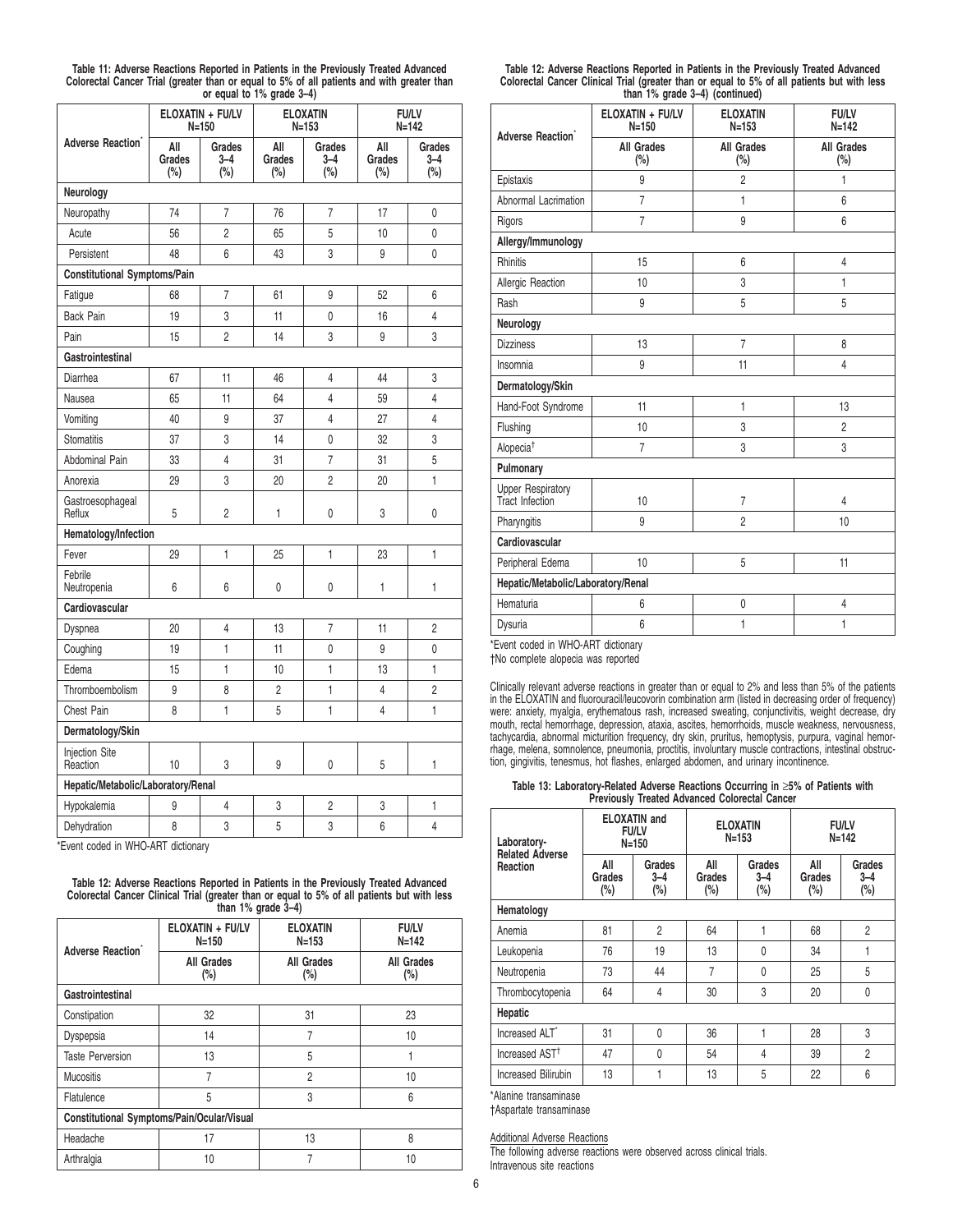Injection site reaction, including redness, swelling, and pain, can occur with ELOXATIN. In some cases, skin necrosis has occurred with extravasation.

#### PRES

PRES occurred in less than 0.1% of patients.

Pulmonary fibrosis and interstitial lung disease

Pulmonary fibrosis, which may be fatal, occurred in less than 1% of patients.

#### **6.2 Postmarketing Experience**

The following adverse reactions have been identified during postapproval use of ELOXATIN. Because these reactions are reported voluntarily from a population of uncertain size, it is not always possible to reliably estimate their frequency or establish a causal relationship to drug exposure.

- General: angioedema, anaphylactic shock
- Cardiovascular: QT prolongation leading to ventricular arrhythmias, including fatal torsade de pointes; bradyarrhythmia
- Neurological: loss of deep tendon reflexes, dysarthria, Lhermitte's sign, cranial nerve palsies, fasciculations, convulsion
- Hearing and vestibular system: deafness
- Infections: septic shock, including fatal outcomes
- Infusion-related reactions and hypersensitivity reactions: laryngospasm
- Hepatic and gastrointestinal: severe diarrhea/vomiting resulting in hypokalemia, colitis (including Clostridium difficile diarrhea), metabolic acidosis, ileus, intestinal obstruction, pancreatitis, sinusoidal obstruction syndrome, perisinusoidal fibrosis which rarely may progress, esophagitis
- Musculoskeletal and connective tissue: rhabdomyolysis, including fatal outcomes • Platelet, bleeding, and clotting disorders: immuno-allergic thrombocytopenia, prolonged prothrombin time and INR in patients receiving anticoagulants
- 
- Blood disorders: secondary leukemia
- Red blood cell: hemolytic uremic syndrome, immuno-allergic hemolytic anemia
- Renal: acute tubular necrosis, acute interstitial nephritis, acute renal failure
- Respiratory: interstitial lung diseases (sometimes fatal) and pneumonia (including fatal outcomes) • Vision: decrease of visual acuity, visual field disturbance, optic neuritis and transient vision loss (reversible following treatment discontinuation)
- Injury, poisoning, and procedural complications: fall-related injuries
- **7 DRUG INTERACTIONS**

#### **7.1 Drugs that Prolong the QT Interval**

QT interval prolongation and ventricular arrhythmias can occur with ELOXATIN [see Warnings and Precautions (5.7)]. Avoid coadministration of ELOXATIN with medicinal products with a known potential to prolong the QT interval.

#### **7.2 Use with Nephrotoxic Products**

Because platinum-containing species are eliminated primarily through the kidney, clearance of these<br>products may be decreased by coadministration of potentially nephrotoxic compounds *[see Clinical* Pharmacology (12.3)]. Avoid coadministration of ELOXATIN with medicinal products known to cause nephrotoxicity.

#### **7.3 Use with Anticoagulants**

Prolonged prothrombin time and INR occasionally associated with hemorrhage have been reported in patients who received ELOXATIN with fluorouracil/leucovorin while on anticoagulants [see Warnings and Precautions (5.9), Adverse Reactions (6.2)]. Increase frequency of monitoring in patients who are receiving ELOXATIN with fluorouracil/leucovorin and oral anticoagulants.

## **8 USE IN SPECIFIC POPULATIONS**

## **8.1 Pregnancy**

Risk Summary

Based on its direct interaction with DNA, ELOXATIN can cause fetal harm when administered to a pregnant woman. The available human data do not establish the presence or absence of major birth defects or miscarriage related to the use of ELOXATIN. Reproductive toxicity studies demonstrated adverse effects on embryo-fetal development in rats at maternal doses that were below the recommended human dose based on body surface area (see Data). Advise a pregnant woman of the potential risk to a fetus.

In the U.S. general population, the estimated background risk of major birth defects and miscarriage in clinically recognized pregnancies is 2% to 4% and 15% to 20%, respectively.

#### Data Animal data

Pregnant rats were administered oxaliplatin at less than one-tenth the recommended human dose based on body surface area during gestation days (GD)1–5 (preimplantation), GD 6–10, or GD 11–16 (during organogenesis). Oxaliplatin caused developmental mortality (increased early resorptions) when administered on days GD 6–10 and GD 11–16 and adversely affected fetal growth (decreased fetal weight, delayed ossification) when administered on days GD 6–10.

#### **8.2 Lactation**

Risk Summary

There are no data on the presence of oxaliplatin or its metabolites in human or animal milk or its effects on the breastfed infant or on milk production. Because of the potential for serious adverse reactions in breastfed infants, advise women not to breastfeed during treatment with ELOXATIN and for 3 months after the final dose.

#### **8.3 Females and Males of Reproductive Potential**

#### Pregnancy Testing

Verify pregnancy status in females of reproductive potential prior to initiating ELOXATIN [see Use in Specific Populations (8.1)].

#### Contraception

ELOXATIN can cause embryo-fetal harm when administered to a pregnant woman [see Use in Specific Populations (8.1)].

#### Females

Advise female patients of reproductive potential to use effective contraception while receiving ELOXATIN and for 9 months after the final dose.

#### Males

Based on its mechanism action as a genotoxic drug, advise males with female partners of reproductive potential to use effective contraception while receiving ELOXATIN and for 6 months after the final dose [see Nonclinical Toxicology (13.1)].

**Infertility** 

Based on animal studies, ELOXATIN may impair fertility in males and females [see Nonclinical Toxicology (13.1)].

#### **8.4 Pediatric Use**

The safety and effectiveness of ELOXATIN in pediatrics have not been established. Safety and effectiveness were assessed across 4 open-label studies in 235 patients aged 7 months to 22 years with solid tumors.

In a multicenter, open-label, non-comparative, non-randomized study (ARD5531), oxaliplatin was administered to 43 patients with refractory or relapsed malignant solid tumors, mainly neuroblastoma and osteosarcoma. The dose limiting toxicity (DLT) was sensory neuropathy at a dose of 110 mg/m<sup>2</sup>. The main adverse reactions were: paresthesia (60%, grade 3–4: 7%), fever (40%, grade 3–4: 7%), and thrombocytopenia (40%, grade 3–4: 27%). No responses were observed.

In an open-label non-randomized study (DFI7434), oxaliplatin was administered to 26 pediatric patients with metastatic or unresectable solid tumors, mainly neuroblastoma and ganglioneuroblastoma. The DLT was sensory neuropathy at a dose of 160 mg/m<sup>2</sup>. No responses were observed.

In an open-label, single-agent study (ARD5021), oxaliplatin was administered to 43 pediatric patients with recurrent or refractory embryonal CNS tumors. The most common adverse reactions reported were: leukopenia (67%, grade 3–4: 12%), anemia (65%, grade 3–4: 5%), thrombocytopenia (65%, grade 3–4: 26%), vomiting (65%, grade 3–4: 7%), neutropenia (58%, grade 3–4: 16%), and sensory neuropathy (40%, grade 3–4: 5%).

In an open-label single-agent study (ARD5530), oxaliplatin was administered to 123 pediatric patients with recurrent solid tumors, including neuroblastoma, osteosarcoma, Ewing sarcoma or peripheral PNET, ependymoma, rhabdomyosarcoma, hepatoblastoma, high grade astrocytoma, brain stem glioma, low grade astrocytoma, malignant germ cell tumor and other tumors. The most common adverse reactions reported were: sensory neuropathy (52%, grade 3–4: 12%), thrombocytopenia (37%, grade 3–4: 17%), anemia (37%, grade 3–4: 9%), vomiting (26%, grade 3–4: 4%), increased ALT (24%, grade 3–4: 6%), increased AST (24%, grade 3–4: 2%), and nausea (23%, grade 3–4: 3%).

The pharmacokinetic parameters of ultrafiltrable platinum were evaluated in 105 pediatric patients during the first cycle. The mean clearance in pediatric patients estimated by the population pharmacokinetic analysis was 4.7 L/h (%CV, 41%). Mean platinum pharmacokinetic parameters in ultrafiltrate were C<sub>max</sub> of 0.75 ± 0.24 mcg/mL, AUC<sub>0–48h</sub> of 7.52 ± 5.07 mcg·h/mL and AUC<sub>inf</sub> of 8.83<br>± 1.57 mcg·h/mL at 85 mg/m<sup>2</sup> of oxaliplatin and C<sub>max</sub> of 1.10 ± 0.43 mcg/mL, AUC<sub>0–48h</sub> of 9.74 ± 2.52<br>mcg·h/mL and

#### **8.5 Geriatric Use**

In the adjuvant treatment trial [see Clinical Studies (14.1)], 400 patients who received ELOXATIN with fluorouracil/leucovorin were greater than or equal to 65 years. The effect of ELOXATIN in patients greater than or equal to 65 years was not conclusive. Patients greater than or equal to 65 years receiving ELOXATIN experienced more diarrhea and grade 3–4 neutropenia (45% vs 39%) compared to patients less than 65 years.

In the previously untreated advanced colorectal cancer trial [see Clinical Studies (14.2)], 99 patients who received ELOXATIN with fluorouracil and leucovorin were greater than or equal to 65 years. The same efficacy improvements in response rate, time to tumor progression, and overall survival were observed in the greater than or equal to 65 years patients as in the overall study population. Adverse reactions were similar in patients less than 65 and greater than or equal to 65 years, but older patients may have been more susceptible to diarrhea, dehydration, hypokalemia, leukopenia, fatigue, and syncope.

In the previously treated advanced colorectal cancer trial [see Clinical Studies (14.3)], 55 patients who received ELOXATIN with fluorouracil and leucovorin were greater than or equal to 65 years. No overall differences in effectiveness were observed between these patients and younger adults. Adverse reactions were similar in patients less than 65 and greater than or equal to 65 years, but older patients may have been more susceptible to diarrhea, dehydration, hypokalemia, and fatigue.

No significant effect of age on the clearance of ultrafiltrable platinum has been observed [see Clinical Pharmacology (12.3)].

#### **8.6 Patients with Renal Impairment**

The AUC of unbound platinum in plasma ultrafiltrate was increased in patients with renal impairment [see Clinical Pharmacology (12.3)]. No dose reduction is recommended for patients with mild (creatinine clearance 50 to 79 mL/min) or moderate (creatinine clearance 30 to 49 mL/min) renal impairment, calculated by Cockcroft-Gault equation. Reduce the dose of ELOXATIN in patients with severe renal impairment (creatinine clearance less than 30 mL/min) [see Dosage and Administration (2.3)].

#### **10 OVERDOSAGE**

The maximum dose of oxaliplatin that has been administered in a single infusion is 825 mg. Several cases of overdoses have been reported with ELOXATIN. Adverse reactions observed following an<br>overdosage were grade 4 thrombocytopenia (less than 25,000/mm<sup>3</sup>) without bleeding, anemia, sensory neuropathy (including paresthesia, dysesthesia, laryngospasm and facial muscle spasms), gastroin-testinal disorders (including nausea, vomiting, stomatitis, flatulence, abdomen enlarged and grade 4 intestinal obstruction), grade 4 dehydration, dyspnea, wheezing, chest pain, respiratory failure, severe bradycardia, and death.

Closely monitor patients suspected of receiving an overdose, including for the adverse reactions described above and administer appropriate supportive treatment.<br>11 DESCRIPTION

#### **11 DESCRIPTION**

Oxaliplatin is a platinum-based drug with the molecular formula  $C_8H_{14}N_2O_4Pt$  and the chemical name of *cis*-[(1 R,2 R)-1,2-cyclohexanediamine-N,N][oxalato(2-)-O,O'] platinum. Oxaliplatin is an organo-<br>platinum complex in which the platinum atom is complexed with 1,2-diaminocyclohexane (DACH) and with an oxalate ligand as a leaving group.



The molecular weight is 397.3. Oxaliplatin is slightly soluble in water at 6 mg/mL, very slightly soluble in methanol, and practically insoluble in ethanol and acetone.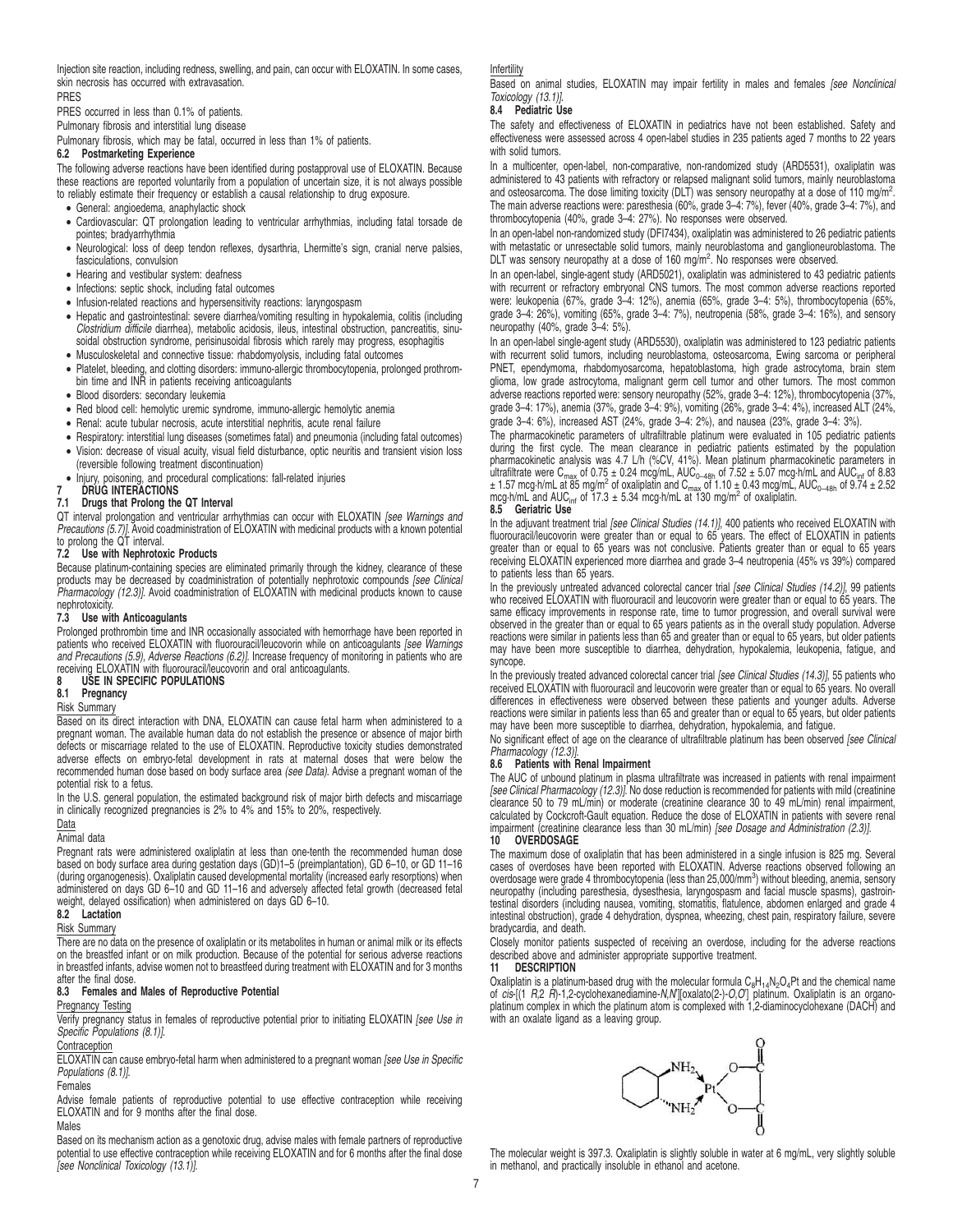ELOXATIN (oxaliplatin) injection, for intravenous use is supplied in vials containing 50 mg or 100 mg of oxaliplatin as a sterile, preservative-free, aqueous solution at a concentration of 5 mg/mL. Water for Injection, USP is present as an inactive ingredient.

#### **12 CLINICAL PHARMACOLOGY**

#### **12.1 Mechanism of Action**

Oxaliplatin undergoes nonenzymatic conversion in physiologic solutions to active derivatives via displacement of the labile oxalate ligand. Several transient reactive species are formed, including monoaquo and diaquo DACH platinum, which covalently bind with macromolecules. Both inter- and intrastrand Pt-DNA crosslinks are formed. Crosslinks are formed between the N7 positions of two<br>adjacent guanines (GG), adjacent adenine-guanines (AG), and guanines separated by an intervening<br>nucleotide (GNG). These cross nonspecific.

In vivo studies have shown antitumor activity of oxaliplatin against colon carcinoma. In combination with<br>fluorouracil, oxaliplatin exhibits in vitro and in vivo antiproliferative activity greater than either compound<br>alon

#### **12.2 Pharmacodynamics**

A pharmacodynamic relationship between platinum ultrafiltrate levels and clinical safety and effectiveness has not been established.

#### **12.3 Pharmacokinetics**

The reactive oxaliplatin derivatives are present as a fraction of the unbound platinum in plasma ultrafiltrate. After a single 2-hour intravenous infusion of ELOXATIN at a dose of 85 mg/m<sup>2</sup>, pharmacokinetic parameters expressed as ultrafiltrable platinum were  $C_{\text{max}}$  of 0.814 mcg/mL and volume of distribution of 440 L.

Interpatient and intrapatient variability in ultrafiltrable platinum exposure ( $AUC_{0-48hr}$ ) assessed over 3 cycles was 23% and 6%, respectively.

#### **Distribution**

At the end of a 2-hour infusion of ELOXATIN, approximately 15% of the administered platinum is present in the systemic circulation. The remaining 85% is rapidly distributed into tissues or eliminated in the urine. The decline of ultrafiltrable platinum levels following ELOXATIN administration is triphasic, including two distribution phases ( $t_{1/2\alpha}$ ; 0.43 hours and  $t_{1/2\beta}$ ; 16.8 hours).

In patients, plasma protein binding of platinum is irreversible and is greater than 90%. The main binding proteins are albumin and gamma-globulins.

Platinum also binds irreversibly and accumulates (approximately 2-fold) in erythrocytes, where it appears to have no relevant activity. No platinum accumulation was observed in plasma ultrafiltrate following 85 mg/m<sup>2</sup> every two weeks.

#### Elimination

The decline of ultrafiltrable platinum concentrations from plasma is characterized by a long terminal elimination phase ( $t_{1/2\gamma}$ ; 392 hours).

#### Metabolism

Oxaliplatin undergoes rapid and extensive nonenzymatic biotransformation. There is no evidence of cytochrome P450-mediated metabolism in vitro.

Up to 17 platinum-containing derivatives have been observed in plasma ultrafiltrate samples from patients, including several cytotoxic species (monochloro DACH platinum, dichloro DACH platinum, and monoaquo and diaquo DACH platinum) and a number of noncytotoxic, conjugated species. **Excretion** 

The major route of platinum elimination is renal excretion. At five days after a single 2-hour infusion of ELOXATIN, urinary elimination accounted for about 54% of the platinum eliminated, with fecal excretion accounting for only about 2%. Platinum was cleared from plasma at a rate (10–17 L/h) that was similar to or exceeded the average human glomerular filtration rate (GFR; 7.5 L/h). The renal clearance of ultrafiltrable platinum is significantly correlated with GFR.

#### Special Populations

Sex

There was no significant effect of sex on the clearance of ultrafiltrable platinum.

#### Patients with renal impairment

Patients with normal function (CLcr greater than 80 mL/min) and patients with mild (CLcr=50-80 mL/min) and moderate (CLcr equal to 30–49 mL/min) renal impairment received ELOXATIN 85 mg/m<sup>2</sup> and those with severe (CLcr less than 30 mL/min) renal impairment received ELOXATIN 65 mg/m<sup>2</sup> and those with severe (CLcr less than 30 mL/min) renal impairment received ELOXATIN 65 mg/m².<br>Mean dose adjusted AUC of unbound platinum was 40%, 95%, and 342% higher for patients with mild, moderate, and severe renal impairment, respectively, compared to patients with normal renal function. Mean dose adjusted  $C_{\text{max}}$  of unbound platinum appeared to be similar among the normal, mild and moderate renal function groups, but was 38% higher in the severe group than in the normal group [see Dosage and Administration (2.3)].

#### Drug Interaction Studies

No pharmacokinetic interaction between ELOXATIN 85 mg/m<sup>2</sup> and infusional fluorouracil has been<br>observed in patients treated every 2 weeks, but increases of fluorouracil plasma concentrations by approximately 20% have been observed with doses of 130 mg/m<sup>2</sup> of ELOXATIN administered every 3 weeks.

In vitro platinum was not displaced from plasma proteins by the following medications: erythromycin, salicylate, sodium valproate, granisetron, and paclitaxel.

In vitro oxaliplatin does not inhibit human cytochrome P450 isoenzymes.

#### **13 NONCLINICAL TOXICOLOGY**

## **13.1 Carcinogenesis, Mutagenesis, Impairment of Fertility**

Long-term animal studies have not been performed to evaluate the carcinogenic potential of oxaliplatin. Oxaliplatin was not mutagenic to bacteria (Ames test) but was mutagenic to mammalian cells in vitro (L5178Y mouse lymphoma assay). Oxaliplatin was clastogenic both in vitro (chromosome aberration in human lymphocytes) and in vivo (mouse bone marrow micronucleus assay).

In a fertility study, male rats were given oxaliplatin at 0, 0.5, 1, or 2 mg/kg/day for five days every 21 days for a total of three cycles prior to mating with females that received two cycles of oxaliplatin on the same schedule. A dose of 2 mg/kg/day (less than one-seventh the recommended human dose on a body surface area basis) did not affect pregnancy rate, but resulted in 97% postimplantation loss (increased early resorptions, decreased live fetuses, decreased live births), and delayed growth (decreased fetal weight).

Testicular damage, characterized by degeneration, hypoplasia, and atrophy, was observed in dogs administered oxaliplatin at 0.75 mg/kg/day (approximately one-sixth of the recommended human dose on a body surface area basis)  $\times$  5 days every 28 days for three cycles. A no effect level was not identified.

#### **14 CLINICAL STUDIES**

#### **14.1 Adjuvant Treatment with ELOXATIN in Combination with Fluorouracil and Leucovorin**

The efficacy of ELOXATIN in combination with fluorouracil (FU)/leucovorin (LV) was evaluated in an international, multicenter, randomized (1:1) trial (The Multicenter International Study of Oxaliplatin/5- Fluorouracil/Leucovorin in the Adjuvant Treatment of Colon Cancer [MOSAIC], NCT00275210) in patients with stage II (Dukes' B2) or III (Dukes' C) colon cancer who had undergone complete resection of the primary tumor. Patients were randomized to receive ELOXATIN with fluorouracil/leucovorin or fluorouracil/leucovorin alone for a total of 6 months (i.e., 12 cycles). Table 14 shows the dosing regimens for the two arms.

Eligible patients were between 18 and 75 years of age, had histologically proven stage II ( $T_3$ – $T_4$  N0 M0; Dukes' B2) or III (any T  $N_{1-2}$  M0; Dukes' C) colon carcinoma (with the inferior pole of the tumor above the peritoneal reflection, i.e., greater than or equal to 15 cm from the anal margin) and had undergone (within 7 weeks prior to randomization) complete resection of the primary tumor without gross or microscopic evidence of residual disease and carcino-embyrogenic antigen (CEA) less than 10 ng/mL. Additional eligibility criteria were no prior chemotherapy, immunotherapy or radiotherapy; Eastern Cooperative Oncology Group performance status of 0, 1, or 2 (Karnofsky Performance Status greater than or equal to 60%); no pre-existing neuropathy; and absolute neutrophil count (ANC) greater than or equal to 1.5  $\times$  10<sup>9</sup>/L, platelets greater than or equal to 100  $\times$  10<sup>9</sup>/L, serum creatinine less than or equal to 1.25  $\times$  upper limit normal (ULN), total bilirubin less than 2  $\times$  ULN, and aspartate transaminase (AST)/alanine transaminase (ALT) less than  $2 \times ULN$ . The major efficacy outcome was 3-year disease-free survival (DFS).

|  | Table 14: Dosing Regimens in Adjuvant Treatment Study |  |  |
|--|-------------------------------------------------------|--|--|
|  |                                                       |  |  |

| <b>Treatment Arm</b>                                  | Dose                                                                                                                                                                                                                                                                                                                                                   | Regimen                    |
|-------------------------------------------------------|--------------------------------------------------------------------------------------------------------------------------------------------------------------------------------------------------------------------------------------------------------------------------------------------------------------------------------------------------------|----------------------------|
| ELOXATIN +<br><b>FU/LV</b><br>(FOLFOX4)<br>$(N=1123)$ | Day 1: ELOXATIN: 85 mg/m <sup>2</sup> (2-hour infusion) + LV:<br>200 mg/m <sup>2</sup> (2-hour infusion), followed by FU: 400<br>mg/m <sup>2</sup> (bolus), 600 mg/m <sup>2</sup> (22-hour infusion)<br>Day 2: LV: 200 mg/m <sup>2</sup> (2-hour infusion), followed by<br>FU: 400 mg/m <sup>2</sup> (bolus), 600 mg/m <sup>2</sup> (22-hour infusion) | every 2 weeks<br>12 cycles |
| <b>FU/LV</b><br>$(N=1123)$                            | Day 1: LV: 200 mg/m <sup>2</sup> (2-hour infusion), followed by FU: 400 mg/m <sup>2</sup> (bolus), 600 mg/m <sup>2</sup> (22-hour infusion) Day 2: LV: 200 mg/m <sup>2</sup> (2-hour infusion), followed by FU: 400 mg/m <sup>2</sup> (bolus), 600 mg/m <sup>2</sup> (22-hour infusion)                                                                | every 2 weeks<br>12 cycles |

There were 2246 patients enrolled, of whom 1347 (60%) had Stage III disease. Tables 15 and 16 show the baseline characteristics and exposure to ELOXATIN.

|  |  |  | Table 15: Baseline Characteristics in Adjuvant Treatment Study |  |  |  |  |
|--|--|--|----------------------------------------------------------------|--|--|--|--|
|--|--|--|----------------------------------------------------------------|--|--|--|--|

|                            | ELOXATIN + Infusional<br><b>FU/LV</b><br>$N = 1123$ | <b>Infusional FU/LV</b><br>$N = 1123$ |
|----------------------------|-----------------------------------------------------|---------------------------------------|
| Sex: Male (%)              | 56.1                                                | 52.4                                  |
| Female (%)                 | 43.9                                                | 47.6                                  |
| Median age (years)         | 61.0                                                | 60.0                                  |
| $<$ 65 years of age $(\%)$ | 64.4                                                | 66.2                                  |
| $\geq$ 65 years of age (%) | 35.6                                                | 33.8                                  |
| KPS (%)                    |                                                     |                                       |
| 100                        | 29.7                                                | 30.5                                  |
| 90                         | 52.2                                                | 53.9                                  |
| 80                         | 4.4                                                 | 3.3                                   |
| 70                         | 13.2                                                | 11.9                                  |
| $\leq 60$                  | 0.6                                                 | 0.4                                   |
| Primary site (%)           |                                                     |                                       |
| Colon including cecum      | 54.6                                                | 54.4                                  |
| Sigmoid                    | 31.9                                                | 33.8                                  |
| Recto sigmoid              | 12.9                                                | 10.9                                  |
| Other including rectum     | 0.6                                                 | 0.9                                   |
| Bowel obstruction (%)      |                                                     |                                       |
| Yes                        | 17.9                                                | 19.3                                  |
| Perforation (%)            |                                                     |                                       |
| Yes                        | 6.9                                                 | 6.9                                   |
| Stage at Randomization (%) |                                                     |                                       |
| $II$ (T=3.4 N=0, M=0)      | 40.1                                                | 39.9                                  |
| III (T=any, N=1,2, M=0)    | 59.6                                                | 59.3                                  |
| IV $(T=any, N=any, M=1)$   | 0.4                                                 | 0.8                                   |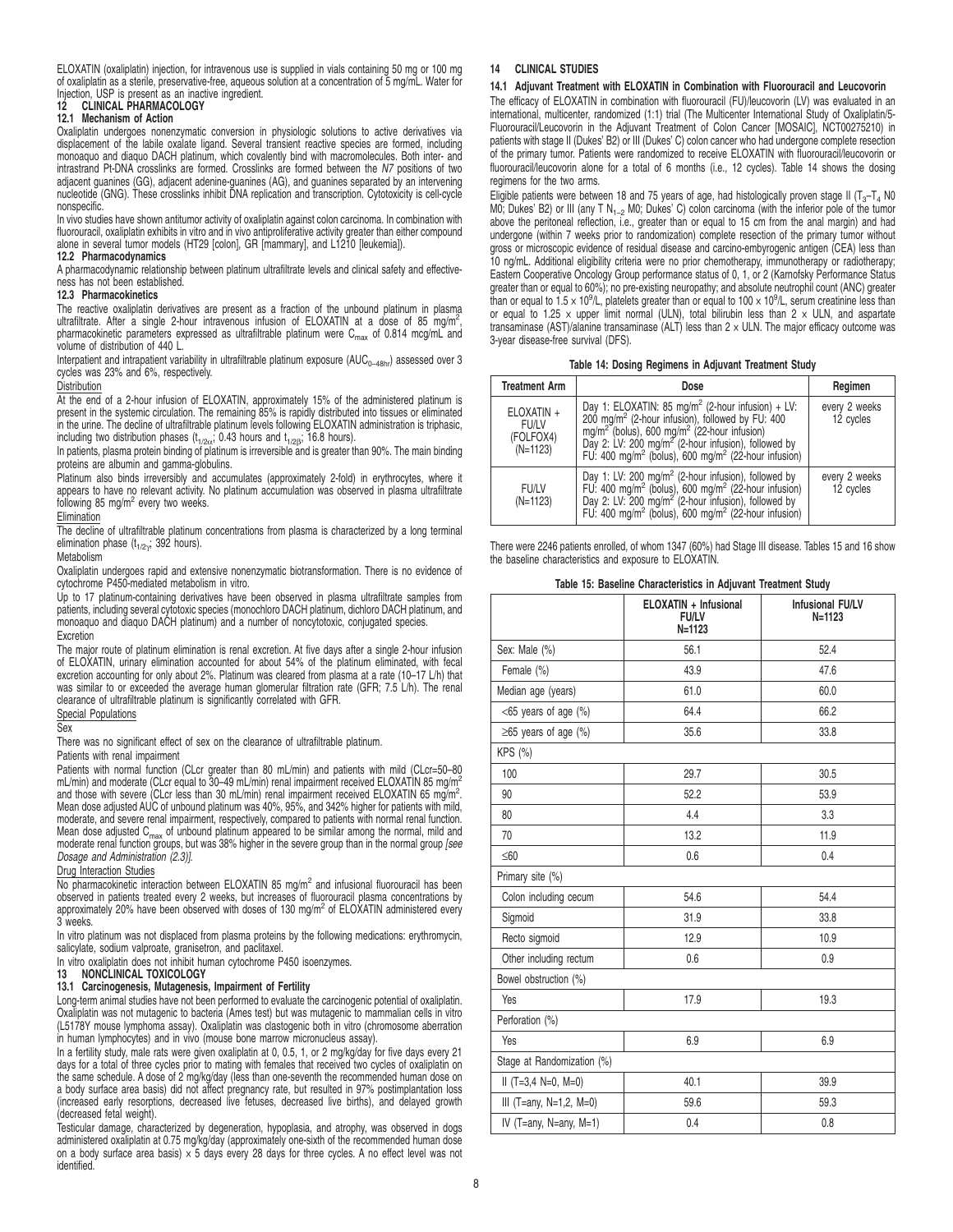|  |  |  | Table 15: Baseline Characteristics in Adjuvant Treatment Study (continued) |  |  |  |  |  |  |  |
|--|--|--|----------------------------------------------------------------------------|--|--|--|--|--|--|--|
|--|--|--|----------------------------------------------------------------------------|--|--|--|--|--|--|--|

|                   | ELOXATIN + Infusional<br><b>FU/LV</b><br>$N = 1123$ | <b>Infusional FU/LV</b><br>$N = 1123$ |
|-------------------|-----------------------------------------------------|---------------------------------------|
| Staging $- T$ (%) |                                                     |                                       |
| T1                | 0.5                                                 | 0.7                                   |
| T <sub>2</sub>    | 4.5                                                 | 4.8                                   |
| T3                | 76.0                                                | 75.9                                  |
| T <sub>4</sub>    | 19.0                                                | 18.5                                  |
| Staging $- N$ (%) |                                                     |                                       |
| N <sub>0</sub>    | 40.2                                                | 39.9                                  |
| N1                | 39.4                                                | 39.4                                  |
| N <sub>2</sub>    | 20.4                                                | 20.7                                  |
| Staging $- M$ (%) |                                                     |                                       |
| M1                | 0.4                                                 | 0.8                                   |

**Table 16: Exposure to ELOXATIN in Adjuvant Treatment Study**

|                                       | ELOXATIN + Infusional<br><b>FU/LV</b><br>$N = 1108$ | <b>Infusional FU/LV</b><br>$N = 1111$ |
|---------------------------------------|-----------------------------------------------------|---------------------------------------|
| Median Relative Dose Intensity (%)    |                                                     |                                       |
| FU                                    | 84.4                                                | 97.7                                  |
| <b>ELOXATIN</b>                       | 80.5                                                | N/A                                   |
| Median Number of Cycles               | 12                                                  | 12                                    |
| Median Number of Cycles with ELOXATIN |                                                     | N/A                                   |

The median duration of follow-up was approximately 77 months. In the overall and the stage III colon cancer populations, DFS was statistically significantly improved in the ELOXATIN-containing arm compared to fluorouracil/leucovorin alone; however, a statistically significant improvement in DFS was not observed in Stage II patients. No significant differences in overall survival (OS) were detected in the overall population or those with Stage III disease. Table 17 and Figures 1 and 2 summarize the 5-year DFS rates in the overall randomized population and in patients with stage II and III disease based on an intention-to-treat (ITT) analysis.

#### **Table 17: Summary of DFS Analysis in Adjuvant Treatment Study – ITT Population**

| Parameter                                      | ELOXATIN + Infusional<br><b>Infusional FU/LV</b><br><b>FU/LV</b> |                   |  |
|------------------------------------------------|------------------------------------------------------------------|-------------------|--|
| Overall                                        |                                                                  |                   |  |
| Number of patients                             | 1123                                                             | 1123              |  |
| Number of events – relapse or death $(\%)$     | 304 (27.1)                                                       | 360 (32.1)        |  |
| 5-yr Disease-free survival % (95% CI)          | 73.3 (70.7, 76.0)                                                | 67.4 (64.6, 70.2) |  |
| Hazard ratio (95% CI)                          | $0.80$ $(0.68, 0.93)$                                            |                   |  |
| Stratified Log rank test                       | $p=0.003$                                                        |                   |  |
| Stage III (Dukes' C)                           |                                                                  |                   |  |
| Number of patients                             | 672                                                              | 675               |  |
| Number of events – relapse or death $(\%)$     | 226 (33.6)                                                       | 271 (40.1)        |  |
| 5-yr Disease-free survival % (95% CI)          | 66.4 (62.7, 70.0)                                                | 58.9 (55.2, 62.7) |  |
| Hazard ratio (95% CI)                          | $0.78$ $(0.65, 0.93)$                                            |                   |  |
| Log rank test                                  | p=0.005                                                          |                   |  |
| Stage II (Dukes' B2)                           |                                                                  |                   |  |
| Number of patients                             | 451                                                              | 448               |  |
| Number of events – relapse or death $(\%)$     | 78 (17.3)                                                        | 89 (19.9)         |  |
| 5-yr Disease-free survival % (95% CI)          | 83.7 (80.2, 87.1)                                                | 79.9 (76.2, 83.7) |  |
| Hazard ratio (95% CI)<br>$0.84$ $(0.62, 1.14)$ |                                                                  |                   |  |
| Log rank test                                  | $p=0.258$                                                        |                   |  |

A hazard ratio of less than 1 favors ELOXATIN + Infusional FU/LV Data cut off for disease-free survival June 1, 2006

**Figure 1: Kaplan-Meier Curves of Disease-Free Survival (cutoff: 1 June 2006) in Adjuvant Treatment Trial – ITT Population**







Table 18 summarizes the OS results in the overall randomized population and in patients with stage II and III disease, based on the ITT analysis.

|  |  |  | Table 18: Summary of OS Analysis in Adjuvant Treatment - ITT Population |
|--|--|--|-------------------------------------------------------------------------|
|--|--|--|-------------------------------------------------------------------------|

| Parameter                  | <b>ELOXATIN + Infusional</b><br><b>FU/LV</b> | <b>Infusional FU/LV</b> |  |  |
|----------------------------|----------------------------------------------|-------------------------|--|--|
| Overall                    |                                              |                         |  |  |
| Number of patients         | 1123                                         | 1123                    |  |  |
| Number of death events (%) | 245 (21.8)                                   | 283 (25.2)              |  |  |
| Hazard ratio (95% CI)      | $0.84$ $(0.71, 1.00)$                        |                         |  |  |
| Stage III (Dukes' C)       |                                              |                         |  |  |
| Number of patients         | 672                                          | 675                     |  |  |
| Number of death events (%) | 182 (27.1)                                   | 220 (32.6)              |  |  |
| Hazard ratio (95% CI)      | $0.80$ $(0.65, 0.97)$                        |                         |  |  |
| Stage II (Dukes' B2)       |                                              |                         |  |  |
| Number of patients         | 451                                          | 448                     |  |  |
| Number of death events (%) | 63 (14.0)                                    | 63 (14.1)               |  |  |
| Hazard ratio (95% CI)      | 1.00 (0.70, 1.41)                            |                         |  |  |

A hazard ratio of less than 1 favors ELOXATIN + Infusional FU/LV

Data cut off for overall survival January 16, 2007

#### **14.2 Previously Untreated Advanced Colorectal Cancer**

The efficacy of ELOXATIN in combination with fluorouracil (FU)/leucovorin (LV) was evaluated in a North American, multicenter, open-label, randomized, active-controlled trial (A Randomized Phase III Trial of Three Different Regimens of CPT-11 Plus 5-Fluorouracil and Leucovorin Compared to 5-Fluorouracil and Leucovorin in Patients with Advanced Adenocarcinoma of the Colon and Rectum; NCT00003594). The trial included 7 arms at different times during its conduct, four of which were closed due to either changes in the standard of care, toxicity, or simplification. During the trial, the control arm was changed to irinotecan with fluorouracil/leucovorin.

The results reported below compared the efficacy of ELOXATIN with fluorouracil/leucovorin and ELOXATIN with irinotecan to an approved control regimen of irinotecan with fluorouracil/leucovorin in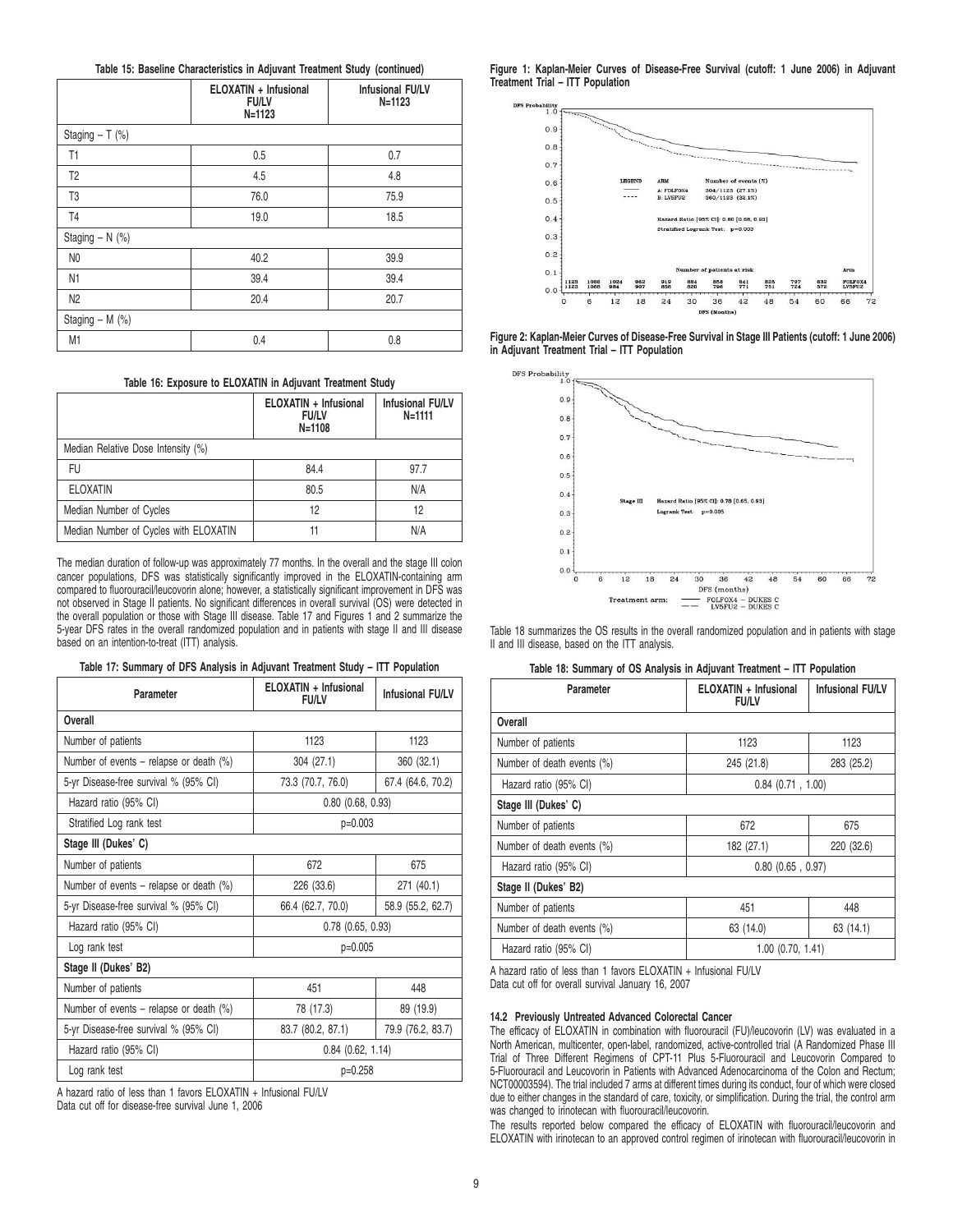795 concurrently randomized patients previously untreated for locally advanced or metastatic colorectal cancer. Table 19 presents the dosing regimens for the three arms. After completion of enrollment, the dose of irinotecan with fluorouracil/leucovorin was decreased due to toxicity.

Eligible patients were at least 18 years of age; had known locally advanced, locally recurrent, or metastatic colorectal adenocarcinoma not curable by surgery or amenable to radiation therapy; with an Eastern Cooperative Oncology Group (ECOG) performance status ≤0, 1, or 2. Patients had to have absolute neutrophil count (ANC) greater than or equal to 1.5  $\times$  10<sup>9</sup>/L, platelets greater than or equal to 100 x 10<sup>9</sup>/L, hemoglobin greater than or equal to 9.0 g/dL, creatinine less than or equal to 1.5 x upper limit of normal (ULN), total bilirubin less than or equal to 1.5 mg/dL, aspartate transaminase (AST) less than or equal to  $5 \times$  ULN, and alkaline phosphatase less than or equal to  $5 \times$  ULN. Patients may have received adjuvant treatment for resected Stage II or III disease without recurrence within 12 months. Randomization was stratified by ECOG performance status (0, 1 vs 2), prior adjuvant chemotherapy (yes vs no), prior immunotherapy (yes vs no), and age (less than 65 vs greater than or equal to 65 years). Although no post study treatment was specified in the protocol, 65% to 72% of patients received additional post study chemotherapy after study treatment discontinuation on all arms. Fifty-eight percent of patients on the ELOXATIN with fluorouracil/leucovorin arm received an irinotecancontaining regimen and 23% of patients on the irinotecan with fluorouracil/leucovorin arm received an oxaliplatin-containing regimen. The main efficacy outcome measure was 3-year disease-free survival (DFS) and additional efficacy outcome measures were overall survival (OS).

|  |  | Table 19: Dosing Regimens for Previously Untreated Advanced Colorectal Cancer Clinical |       |  |  |
|--|--|----------------------------------------------------------------------------------------|-------|--|--|
|  |  |                                                                                        | Trial |  |  |

| <b>Treatment Arm</b>                          | Dose                                                                                                                                                                                                                                                                                                                                                 | Regimen       |  |  |  |
|-----------------------------------------------|------------------------------------------------------------------------------------------------------------------------------------------------------------------------------------------------------------------------------------------------------------------------------------------------------------------------------------------------------|---------------|--|--|--|
| ELOXATIN +<br>FU/LV<br>(FOLFOX4)<br>$(N=267)$ | Day 1: ELOXATIN: 85 mg/m <sup>2</sup> (2-hour infusion) + LV<br>200 mg/m <sup>2</sup> (2-hour infusion), followed by FU: 400<br>mg/m <sup>2</sup> (bolus), 600 mg/m <sup>2</sup> (22-hour infusion)<br>Day 2: LV 200 mg/m <sup>2</sup> (2-hour infusion), followed by<br>FU: 400 mg/m <sup>2</sup> (bolus), 600 mg/m <sup>2</sup> (22-hour infusion) | every 2 weeks |  |  |  |
| $Irinotecan +$<br>FU/LV (IFL)<br>$(N=264)$    | Day 1: irinotecan 125 mg/m <sup>2</sup> as a 90-min infusion + LV 20 mg/m <sup>2</sup> as a 15-min infusion or intravenous<br>push, followed by FU 500 mg/m <sup>2</sup> intravenous bolus<br>weekly $\times$ 4                                                                                                                                      | every 6 weeks |  |  |  |
| ELOXATIN +<br>Irinotecan (IROX)<br>$(N=264)$  | Day 1: ELOXATIN: 85 mg/m <sup>2</sup> intravenous (2-hour infusion) + irinotecan 200 mg/m <sup>2</sup> intravenous over 30<br>minutes                                                                                                                                                                                                                | every 3 weeks |  |  |  |

Table 20 presents the baseline characteristics.

#### **Table 20: Baseline Characteristics for Previously Untreated Advanced Colorectal Cancer Clinical Trial**

|                               | ELOXATIN +<br><b>FU/LV</b><br>$N = 267$ | Irinotecan +<br><b>FU/LV</b><br>$N = 264$ | ELOXATIN +<br>Irinotecan<br>$N = 264$ |  |  |
|-------------------------------|-----------------------------------------|-------------------------------------------|---------------------------------------|--|--|
| Sex: Male (%)                 | 58.8                                    | 65.2                                      | 61.0                                  |  |  |
| Female (%)                    | 41.2                                    | 34.8                                      | 39.0                                  |  |  |
| Median age (years)            | 61.0                                    | 61.0                                      | 61.0                                  |  |  |
| $<$ 65 years of age $(\%)$    | 61                                      | 62                                        | 63                                    |  |  |
| $\geq$ 65 years of age (%)    | 39                                      | 38                                        | 37                                    |  |  |
| ECOG (%)                      |                                         |                                           |                                       |  |  |
| $0 - 1$                       | 94.4                                    | 95.5                                      | 94.7                                  |  |  |
| $\mathfrak{p}$                | 5.6                                     | 4.5                                       | 5.3                                   |  |  |
| Involved organs (%)           |                                         |                                           |                                       |  |  |
| Colon only                    | 0.7                                     | 0.8                                       | 0.4                                   |  |  |
| Liver only                    | 39.3                                    | 44.3                                      | 39.0                                  |  |  |
| Liver $+$ other               | 41.2                                    | 38.6                                      | 40.9                                  |  |  |
| Lung only                     | 6.4                                     | 3.8                                       | 5.3                                   |  |  |
| Other (including lymph nodes) | 11.6                                    | 11.0                                      | 12.9                                  |  |  |
| Not reported                  | 0.7                                     | 1.5                                       | 1.5                                   |  |  |
| Prior radiation (%)           | 3.0                                     | 1.5                                       | 3.0                                   |  |  |
| Prior surgery (%)             | 74.5                                    | 79.2                                      | 81.8                                  |  |  |
| Prior adjuvant (%)            | 15.7                                    | 14.8                                      | 15.2                                  |  |  |
|                               |                                         |                                           |                                       |  |  |

The median number of cycles administered per patient was 10 (23.9 weeks) for the ELOXATIN plus fluorouracil/leucovorin regimen, 4 (23.6 weeks) for the irinotecan plus fluorouracil/leucovorin regimen, and 7 (21.0 weeks) for the ELOXATIN plus irinotecan regimen.

Patients who received ELOXATIN with fluorouracil/leucovorin had a significantly longer time to tumor progression based on investigator assessment, longer OS, and a significantly higher confirmed response rate based on investigator assessment compared to patients who received irinotecan with fluorouracil/leucovorin. Efficacy results are summarized in Table 21 and Figure 3.

**Table 21: Efficacy Results for Previously Untreated Advanced Colorectal Cancer Trial**

|                                                                          | ELOXATIN +<br><b>FU/LV</b><br>$N = 267$ | Irinotecan +<br><b>FU/LV</b><br>$N = 264$ | ELOXATIN +<br>Irinotecan<br>$N = 264$ |
|--------------------------------------------------------------------------|-----------------------------------------|-------------------------------------------|---------------------------------------|
| Survival (ITT)                                                           |                                         |                                           |                                       |
| Number of deaths (%)                                                     | 155 (58.1)                              | 192 (72.7)                                | 175 (66.3)                            |
| Median survival (months)                                                 | 19.4                                    | 14.6                                      | 17.6                                  |
| Hazard ratio (95% CI) <sup>*</sup>                                       |                                         | $0.65$ (0.53, 0.80) <sup>†</sup>          |                                       |
| P-value                                                                  |                                         | $< 0.0001$ <sup>+</sup>                   |                                       |
| TTP (ITT, investigator assessment)                                       |                                         |                                           |                                       |
| Percentage of progressors                                                | 82.8                                    | 81.8                                      | 89.4                                  |
| Median TTP (months)                                                      | 8.7                                     | 6.9                                       | 6.5                                   |
| Hazard ratio (95% CI)*                                                   | $0.74$ (0.61, 0.89) <sup>†</sup>        | ä,                                        |                                       |
| P-value                                                                  | 0.0014 <sup>†</sup>                     |                                           |                                       |
| Response Rate (investigator assessment) <sup><math>\ddagger</math></sup> |                                         |                                           |                                       |
| Patients with measurable disease                                         | 210                                     | 212                                       | 215                                   |
| Complete response, N (%)                                                 | 13(6.2)                                 | 5(2.4)                                    | 7(3.3)                                |
| Partial response, N (%)                                                  | 82 (39.0)                               | 64 (30.2)                                 | 67 (31.2)                             |
| Complete and partial response,<br>N (%)                                  | 95 (45.2)                               | 69 (32.5)                                 | 74 (34.4)                             |
| 95% CI                                                                   | (38.5, 52.0)                            | (26.2, 38.9)                              | (28.1, 40.8)                          |
| P-value                                                                  | 0.0080 <sup>†</sup>                     |                                           |                                       |

The numbers in the response rate and TTP analysis are based on unblinded investigator assessment. \*A hazard ratio of less than 1 favors ELOXATIN + Infusional FU/LV †Compared to irinotecan plus fluorouracil/leucovorin (IFL) arm

‡Based on all patients with measurable disease at baseline

**Figure 3: Kaplan-Meier Curves for Overall Survival in Previously Untreated Advanced Colorectal Cancer Trial**



\*Log rank test comparing Eloxatin plus 5-FU/LV to irinotecan plus 5-FU/LV.

In descriptive subgroup analyses, the improvement in overall survival (OS) for ELOXATIN with fluorouracil/leucovorin compared to irinotecan with fluorouracil/leucovorin appeared to be maintained across age groups, prior adjuvant treatment, number of organs involved and both sexes; however, the effect appeared larger among women than men.

#### **14.3 Previously Treated Advanced Colorectal Cancer**

The efficacy of ELOXATIN in combination with fluorouracil (FU)/leucovorin (LV) was evaluated in a multicenter, open-label, randomized, three-arm controlled trial was conducted in the US and Canada in patients with advanced colorectal cancer who had relapsed/progressed during or within 6 months of first-line treatment with bolus fluorouracil/leucovorin and irinotecan (A multicenter, open-label, randomized, three-arm study of 5-fluorouracil (5-FU) + leucovorin (LV) or oxaliplatin or a combination of 5-FU/LV + oxaliplatin as second-line treatment of metastatic colorectal carcinoma: NCT00008281). Patients were randomized to one of three regimens; the dosing regimens are presented in Table 22. Eligible patients were at least 18 years of age, had unresectable, measurable, histologically proven colorectal adenocarcinoma, with a Karnofsky performance status (KPS) greater than 50%. Patients had to have aspartate transaminase (AST), alanine transaminase (ALT) and alkaline phosphatase less than or equal to 2× upper limit of normal (ULN), unless liver metastases were present and documented at baseline by CT or MRI scan, in which case less than or equal to 5× ULN was permitted. Prior radiotherapy was permitted if it had been completed at least 3 weeks before randomization. The main efficacy outcome measure was 3-year disease-free survival (DFS) and an additional outcome measure was overall survival (OS).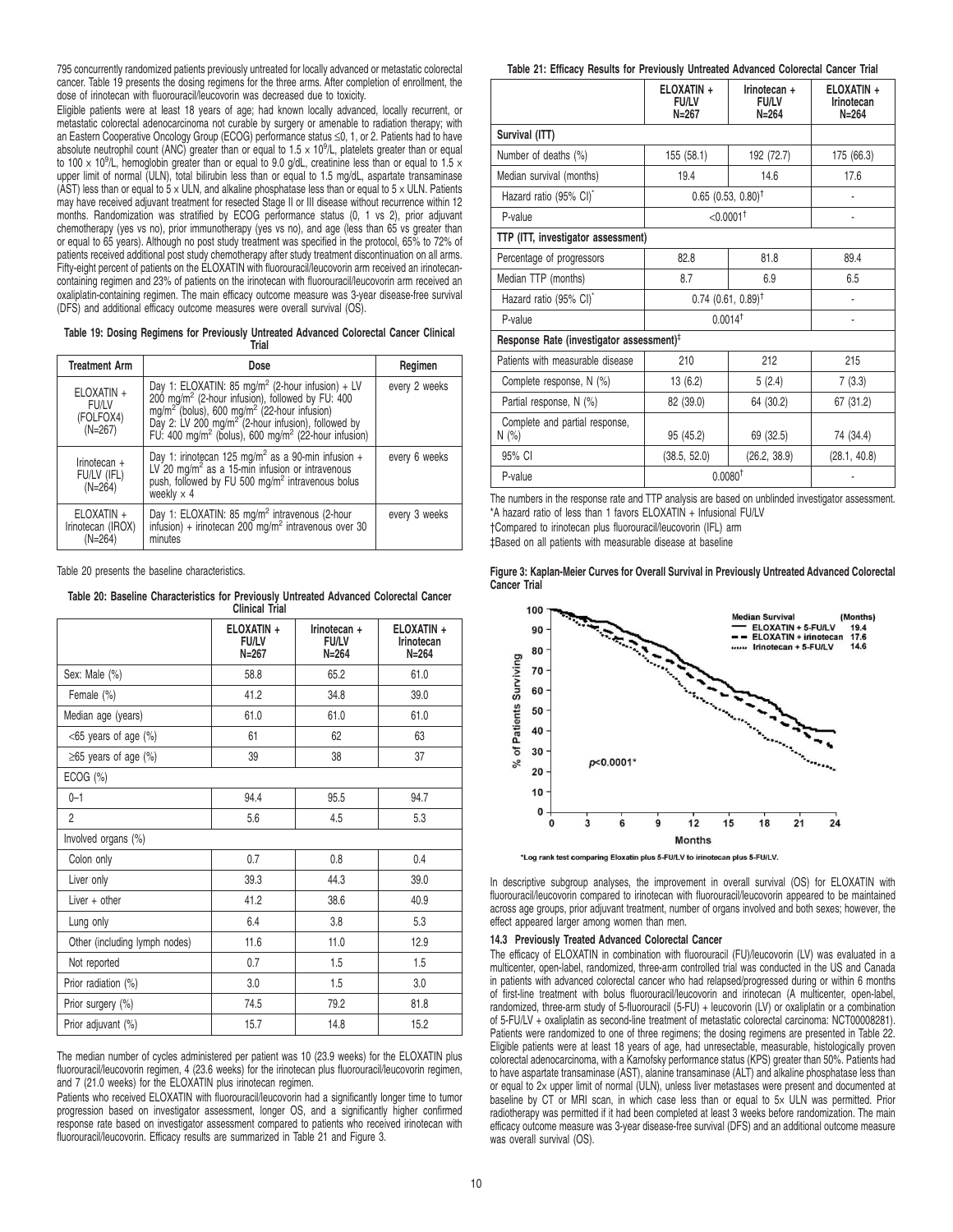**Table 22: Dosing Regimens in Refractory and Relapsed Colorectal Cancer Trial**

| <b>Treatment Arm</b>                    | Dose                                                                                                                                                                                                                                                                                                                                                        | Regimen       |
|-----------------------------------------|-------------------------------------------------------------------------------------------------------------------------------------------------------------------------------------------------------------------------------------------------------------------------------------------------------------------------------------------------------------|---------------|
| $ELOXATIN +$<br><b>FU/LV</b><br>(N=152) | Day 1: ELOXATIN: 85 mg/m <sup>2</sup> (2-hour infusion) + LV<br>200 mg/m <sup>2</sup> (2-hour infusion), followed by FU: 400<br>$200$ mg/m <sup>2</sup> (bolus), 600 mg/m <sup>2</sup> (22-hour infusion)<br>Day 2: LV 200 mg/m <sup>2</sup> (22-hour infusion), followed by<br>FU: 400 mg/m <sup>2</sup> (bolus), 600 mg/m <sup>2</sup> (22-hour infusion) | every 2 weeks |
| <b>FU/LV</b><br>$(N=151)$               | Day 1: LV 200 mg/m <sup>2</sup> (2-hour infusion), followed by FU: 400 mg/m <sup>2</sup> (bolus), 600 mg/m <sup>2</sup> (22-hour infusion) Day 2: LV 200 mg/m <sup>2</sup> (2-hour infusion), followed by FU: 400 mg/m <sup>2</sup> (bolus), 600 mg/m <sup>2</sup> (22-hour infusion)                                                                       | every 2 weeks |
| <b>ELOXATIN</b><br>$(N=156)$            | Day 1: ELOXATIN 85 mg/m <sup>2</sup> (2-hour infusion)                                                                                                                                                                                                                                                                                                      | every 2 weeks |

Patients must have had at least one unidimensional lesion measuring greater than or equal to 20 mm using conventional CT or MRI scans or greater than or equal to 10 mm using a spiral CT scan. Tumor response and progression were assessed every 3 cycles (6 weeks) using the Response Evaluation Criteria in Solid Tumors (RECIST) until radiological documentation of progression or for 13 months following the first dose of study drug(s), whichever came first. Confirmed responses were based on two tumor assessments separated by at least 4 weeks. Baseline characteristics are shown in Table 23.

**Table 23: Baseline Characteristics in Refractory and Relapsed Colorectal Cancer Trial**

|                                | ELOXATIN +<br><b>FU/LV</b><br>$N = 152$ | <b>ELOXATIN</b><br>$N = 156$ | <b>FU/LV</b><br>$N = 151$ |
|--------------------------------|-----------------------------------------|------------------------------|---------------------------|
| Sex: Male (%)                  | 57.2                                    | 60.9                         | 54.3                      |
| Female (%)                     | 42.8                                    | 39.1                         | 45.7                      |
| Median age (years)             | 59.0                                    | 61.0                         | 60.0                      |
| Range                          | $22 - 88$                               | $27 - 79$                    | $21 - 80$                 |
| Race (%)                       |                                         |                              |                           |
| Caucasian                      | 88.8                                    | 84.6                         | 87.4                      |
| Black                          | 5.9                                     | 7.1                          | 7.9                       |
| Asian                          | 2.6                                     | 2.6                          | 1.3                       |
| Other                          | 2.6                                     | 5.8                          | 3.3                       |
| KPS (%)                        |                                         |                              |                           |
| $70 - 100$                     | 95.4                                    | 92.3                         | 94.7                      |
| $50 - 60$                      | 2.0                                     | 4.5                          | 2.6                       |
| Not reported                   | 2.6                                     | 3.2                          | 2.6                       |
| Prior radiotherapy (%)         | 25.0                                    | 19.2                         | 25.2                      |
| Prior pelvic radiation (%)     | 21.1                                    | 13.5                         | 18.5                      |
| Number of metastatic sites (%) |                                         |                              |                           |
| 1                              | 25.7                                    | 31.4                         | 27.2                      |
| >2                             | 74.3                                    | 67.9                         | 72.2                      |
| Liver involvement (%)          |                                         |                              |                           |
| Liver only                     | 18.4                                    | 25.6                         | 22.5                      |
| Liver $+$ other                | 53.3                                    | 59.0                         | 60.3                      |

The median number of cycles administered per patient was 6 for the ELOXATIN and fluorouracil/ leucovorin combination and 3 each for fluorouracil/leucovorin alone and ELOXATIN alone. Patients treated with the combination of ELOXATIN and fluorouracil/leucovorin had an increased response rate compared to patients given fluorouracil/leucovorin or oxaliplatin alone. Efficacy results are summarized in Tables 24 and 25.

**Table 24: Response Rates in Refractory and Relapsed Colorectal Cancer Clinical Trial - ITT Analysis**

| <b>Best Response</b> | ELOXATIN +<br><b>FU/LV</b><br>$N = 152$ | <b>ELOXATIN</b><br>$N = 156$     | <b>FU/LV</b><br>$N = 151$ |
|----------------------|-----------------------------------------|----------------------------------|---------------------------|
| Complete Response    |                                         |                                  |                           |
| Partial Response     | 13 (9%)                                 | 2(1%)                            |                           |
| P-value              |                                         | 0.0002 FU/LV vs ELOXATIN + FU/LV |                           |
| 95% CI               | 4.6%, 14.2%                             | $0.2\%$ , 4.6%                   | 0, 2.4%                   |

#### **Table 25: Radiographic Time to Progression (TTP)**\* **in Refractory and Relapsed Colorectal Cancer Clinical Trial**

| Arm                                                                      | ELOXATIN +<br><b>FU/LV</b><br>$N = 152$ | <b>ELOXATIN</b><br>$N = 156$ | <b>FU/LV</b><br>$N = 151$ |  |  |  |
|--------------------------------------------------------------------------|-----------------------------------------|------------------------------|---------------------------|--|--|--|
| Number of progressors                                                    | 50                                      | 101                          | 74                        |  |  |  |
| Number of patients with<br>no radiological evaluation<br>beyond baseline | 17 (11%)                                | 16 (10%)                     | 22 (15%)                  |  |  |  |
| Median TTP (months)                                                      | 4.6                                     | 1.6                          | 2.7                       |  |  |  |
| 95% CI                                                                   | 4.2, 6.1                                | 1.4, 2.7                     | 1.8, 3.0                  |  |  |  |

\*This is not an ITT analysis. Events were limited to radiographic disease progression documented by independent review of radiographs. Clinical progression was not included in this analysis, and 18% of patients were excluded from the analysis based on unavailability of the radiographs for independent review.

At the time of the interim analysis 49% of the radiographic progression events had occurred. In this interim analysis an estimated 2-month increase in median time to radiographic progression was observed compared to fluorouracil/leucovorin alone.

### **15 REFERENCES**

1. ″OSHA Hazardous Drugs.″ OSHA. http://www.osha.gov/SLTC/hazardousdrugs/index.html **16 HOW SUPPLIED/STORAGE AND HANDLING**

ELOXATIN (oxaliplatin) injection is supplied in clear, glass, single-dose vials with gray elastomeric stoppers and aluminum flip-off seals containing 50 mg or 100 mg of oxaliplatin as a clear, colorless, sterile, preservative-free, aqueous solution at a concentration of 5 mg/mL.

NDC 0024-0590-10: 50 mg single-dose vial with green flip-off seal individually packaged in a carton. NDC 0024-0591-20: 100 mg single-dose vial with dark blue flip-off seal individually packaged in a carton.

Store at 25°C (77°F); excursions permitted to 15°C to 30°C (59°F to 86°F). Do not freeze and protect from light (keep in original outer carton). Discard unused portion.

ELOXATIN is a cytotoxic drug. Follow applicable special handling and disposal procedures.<sup>1</sup> The use of gloves is recommended. If a solution of ELOXATIN contacts the skin, wash the skin immediately and thoroughly with soap and water. If ELOXATIN contacts the mucous membranes, flush thoroughly with water.

#### **17 PATIENT COUNSELING INFORMATION**

#### Hypersensitivity Reactions

Advise patients of the potential risk of hypersensitivity and that ELOXATIN is contraindicated in patients with a history of hypersensitivity reactions to oxaliplatin and other platinum-based drugs. Instruct patients to seek immediate medical attention for signs of severe hypersensitivity reaction such as chest tightness; shortness of breath; wheezing; dizziness or faintness; or swelling of the face, eyelids, or lips [see Warnings and Precautions (5.1)].

#### Peripheral Sensory Neuropathy

Advise patients of the risk of acute reversible or persistent-type neurosensory toxicity. Advise patients to avoid cold drinks, use of ice, and exposure of skin to cold temperature or cold objects [see Warnings and Precautions (5.2)].

#### Myelosuppression

Inform patients that ELOXATIN can cause low blood cell counts and the need for frequent monitoring of blood cell counts. Advise patients to contact their healthcare provider immediately for bleeding, fever, particularly if associated with persistent diarrhea, or symptoms of infection develop [see Warnings and Precautions (5.3)].

## Posterior Reversible Encephalopathy Syndrome

Advise patients of the potential effects of vision abnormalities, in particular transient vision loss (reversible following therapy discontinuation), which may affect the patients' ability to drive and use machines [see Warnings and Precautions (5.4)].

#### Pulmonary Toxicity

Advise patients to report immediately to their healthcare provider any persistent or recurrent respiratory symptoms, such as non-productive cough and dyspnea [see Warnings and Precautions (5.5)].

## **Hepatotoxicity**

Advise patients to report signs or symptoms of hepatic toxicity to their healthcare provider [see Warnings and Precautions (5.6)].

#### QT Interval Prolongation

Advise patients that ELOXATIN can cause QTc interval prolongation and to inform their physician if they have any symptoms, such as syncope [see Warnings and Precautions (5.7)].

# Rhabdomyolysis

Advise patients to contact their healthcare provider immediately for new or worsening signs or symptoms of muscle toxicity, dark urine, decreased urine output, or the inability to urinate [see Warnings and Precautions (5.8)].

#### Hemorrhage

Advise patients that ELOXATIN may increase the risk of bleeding and to promptly inform their healthcare provider of any bleeding episodes [see Warnings and Precautions (5.9)]. Embryo-Fetal Toxicity

Advise females of reproductive potential of the potential risk to a fetus. Advise females to inform their healthcare provider of a known or suspected pregnancy [see Warnings and Precautions (5.10), Use in Specific Populations (8.1)].

Advise females of reproductive potential to use effective contraception during treatment with ELOXATIN and for 9 months after the final dose [see Use in Specific Populations (8.3)].

Advise male patients with female partners of reproductive potential to use effective contraception during treatment with ELOXATIN and for 6 months after the final dose [see Use in Specific Populations (8.3), Nonclinical Toxicology (13.1)].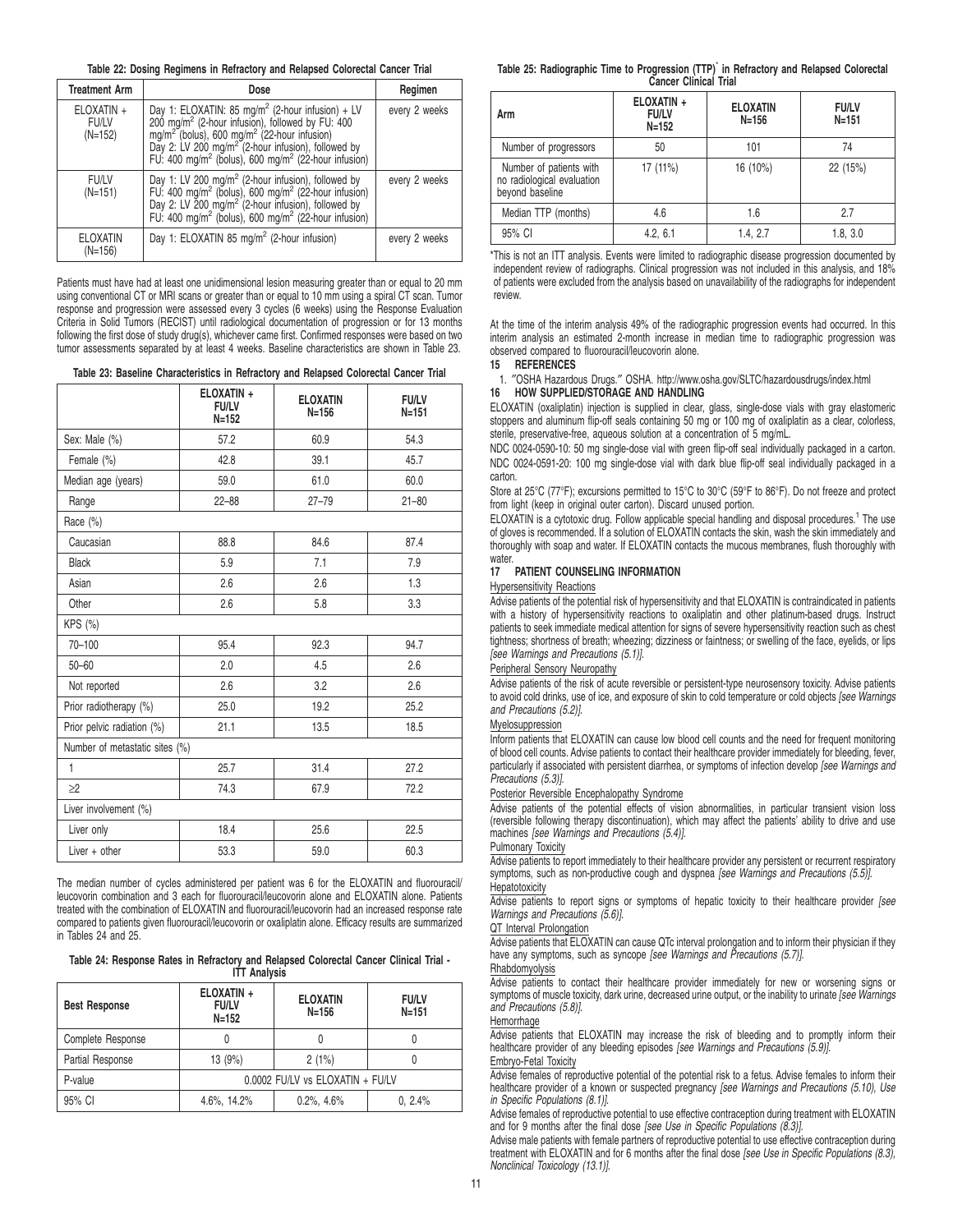## Lactation

Advise women not to breastfeed during treatment with ELOXATIN and for 3 months after the final dose [see Use in Specific Populations (8.2)].

Infertility

Advise females and males of reproductive potential that ELOXATIN may impair fertility [see Use in Specific Populations (8.3), Nonclinical Toxicology (13.1)].

Gastrointestinal

Advise patients to contact their healthcare provider for persistent vomiting, diarrhea, or signs of dehydration [see Adverse Reactions (6.1)].

## Drug Interactions

Inform patients about the risk of drug interactions and the importance of providing a list of prescription and nonprescription drugs to their healthcare provider [see Drug Interactions (7)].

#### **Patient Information ELOXATIN**® (eh-LOX-ah-tin) **(oxaliplatin) injection for intravenous use**

**What is the most important information I should know about ELOXATIN?**

**ELOXATIN can cause serious allergic reactions, including allergic reactions that can lead to death**. ELOXATIN is a platinum-based medicine. Serious allergic reactions including death can happen in people who take ELOXATIN and who have had previous allergic reactions to platinum-based medicines. Serious allergic reactions can happen within a few minutes of your ELOXATIN infusion or any time during your treatment with ELOXATIN.

## **Get emergency help right away if you:**

- **have trouble breathing**
- **feel like your throat is closing up**

Call your doctor right away if you have any of the following signs or symptoms of an allergic reaction:

• rash

- sudden cough
	- dizziness or feel faint

• hives • itching

• flushed face

- sweating • chest pain
- swelling of your lips or tongue

## See ″**What are the possible side effects of ELOXATIN?**″ for information about other serious side effects.

## **What is ELOXATIN?**

ELOXATIN is an anti-cancer (chemotherapy) medicine that is used with other anti-cancer medicines called fluorouracil and leucovorin to treat people with:

- stage III colon cancer after surgery to remove the tumor
- advanced colon or rectal cancer (colorectal cancer)
- It is not known if ELOXATIN is effective in children.

## **Who should not receive ELOXATIN?**

Do not receive ELOXATIN if you are allergic to any of the ingredients in ELOXATIN or other medicines that contain platinum. See the end of this leaflet for a complete list of the ingredients in ELOXATIN.

Ask your doctor if you are not sure if you take a medicine that contains platinum.

## **What should I tell my doctor before receiving ELOXATIN? Before receiving ELOXATIN, tell your doctor about all of your medical conditions, including if you:**

- have an infection
- have lung, liver, or kidney problems
- have bleeding problems
- have or had heart problems such as an abnormal heart test called an electrocardiogram (ECG or EKG), a condition called long QT syndrome, an irregular or slow heartbeat, or a family history of heart problems
- have had changes in the level of certain blood salt (electrolytes) levels, including potassium, magnesium, and calcium
- are pregnant or plan to become pregnant. ELOXATIN may harm your unborn baby. Tell your doctor right away if you become pregnant or think you may be pregnant during treatment with ELOXATIN.
- if you are able to become pregnant, your doctor may do a pregnancy test before you start treatment with ELOXATIN and for 9 months after the final dose. Talk to your doctor about forms of birth control that may be right for you.
- Females who are able to become pregnant should avoid becoming pregnant and should use effective birth control during treatment with ELOXATIN and for 9 months after the final dose. Talk to your doctor about forms of birth control that may be right for you.
- Males with female partners who are pregnant or able to become pregnant should use effective birth control during treatment with ELOXATIN and for 6 months after the final dose.
- ELOXATIN may cause fertility problems in males and females. Talk to your doctor if this is a concern for you.
- are breastfeeding or plan to breastfeed. It is not known if ELOXATIN passes into your breast milk. Do not breastfeed during treatment with ELOXATIN and for 3 months after the final dose.

Tell your doctor about all the medicines you take, including prescription and over-the-counter medicines, vitamins, and herbal supplements.

Know the medicines you take. Keep a list of them and show it to your doctor and pharmacist when you get a new medicine.

## **How will I receive ELOXATIN?**

- ELOXATIN is given to you into your vein through an intravenous (IV) tube.
- Your doctor will prescribe ELOXATIN in a dose that is right for you.
- Your doctor may change how often you receive ELOXATIN, your dose, or how long your infusion will take.
- You and your doctor will decide how many ELOXATIN treatments you will receive.
- It is very important that you do exactly what your doctor and nurse tell you to do.
- Some medicines may be given to you before ELOXATIN to help prevent nausea and vomiting.
- Each treatment course is given to you over 2 days. You will receive ELOXATIN on the first day only.
- There are usually 14 days between each chemotherapy treatment course.
- It is important for you to keep all of your medical appointments. Call your doctor if you miss an appointment. There may be special instructions for you.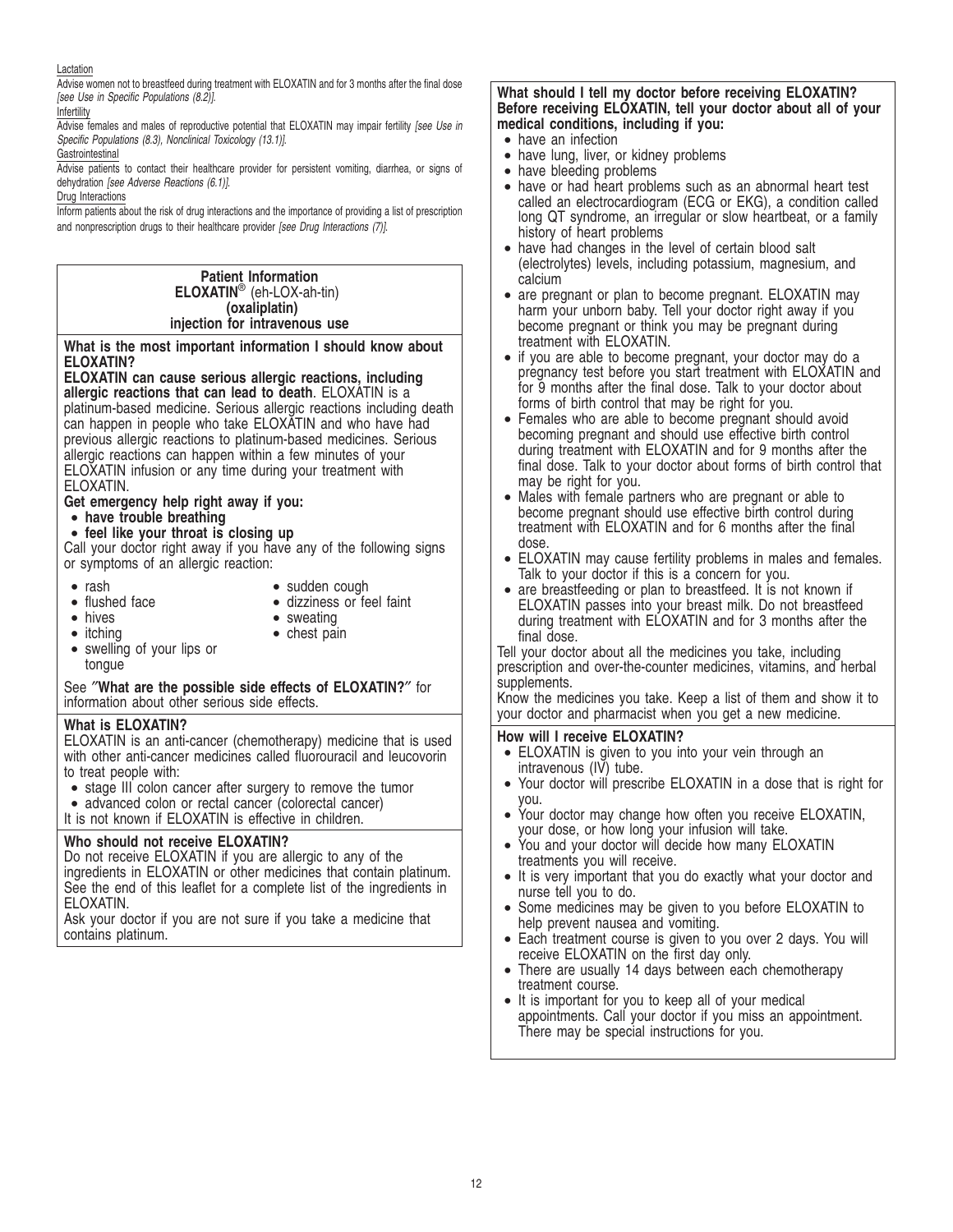## **Treatment Day 1:**

- ELOXATIN and leucovorin will be given through a thin plastic tube into a vein (intravenous infusion or IV) and given for 2 hours. You will be watched by a healthcare provider during this time.
- Right after the ELOXATIN and leucovorin are given, 2 doses of fluorouracil will be given. The first dose is given right away into your IV tube. The second dose will be given into your IV tube over the next 22 hours, using a pump device.

## **Treatment Day 2:**

You **will not** get ELOXATIN on Day 2. Leucovorin and fluorouracil will be given the same way as on Day 1.

The fluorouracil will be given through your IV with a pump. If you have any problems with the pump or the tube, call your doctor, your nurse, or the person who is responsible for your pump. Do not let anyone other than a healthcare provider touch your infusion pump or tubing.

## **What should I avoid while receiving ELOXATIN?**

- Avoid cold temperatures and cold objects. Cover your skin if you go outdoors in cold temperatures.
- Do not drink cold drinks or use ice cubes in drinks.
- Do not put ice or ice packs on your body.
- ELOXATIN can cause dizziness, vision problems, or vision loss that can affect your ability to drive or use machines. You should not drive or operate machinery if you develop these symptoms while receiving ELOXATIN.

### See ″**How can I reduce the side effects caused by cold temperatures?**″ for more information.

Talk with your doctor and nurse about your level of activity during treatment with ELOXATIN. Follow their instructions.

## **What are the possible side effects of ELOXATIN**? **ELOXATIN can cause serious side effects, including:**

- See ″**What is the most important information I should know about ELOXATIN?**″
- **Nerve problems.** ELOXATIN can affect how your nerves work and make you feel. Nerve problems may happen with the first treatment or within two days after your treatment with ELOXATIN. Nerve problems may last a short time (acute) or may become persistent. Symptoms may improve after stopping treatment with ELOXATIN. Exposure to cold or cold objects may cause or worsen nerve problems. Tell your doctor right away if you get any signs of nerve problems, including:
	- $\circ$  very sensitive to cold temperatures and cold objects
	- $\circ$  trouble breathing, swallowing, or saying words, jaw tightness, odd feelings in your tongue, or chest pressure  $\circ$  pain, tingling, burning (pins and needles, numb feeling) in
	- your hands, feet, or around your mouth or throat, which may cause problems walking, fall and fall-related injuries, or problems performing activities of daily living

For information on ways to lessen or help with the nerve problems, see the end of this leaflet, ″**How can I reduce the side effects caused by cold temperatures?**″

- **Posterior Reversible Encephalopathy Syndrome (PRES).** PRES is a rare condition that affects the brain. Tell your doctor right away if you have any of the following signs and symptoms of PRES:
	- $\circ$  headache
	- $\circ$  confusion or a change in the way you think
	- $\circ$  seizures
	- $\circ$  vision problems, such as blurriness or vision loss
- **Low blood cell counts (myelosuppression).** ELOXATIN when used with fluorouracil and leucovorin can cause low blood cells counts. Low blood cell counts are common with ELOXATIN when used with fluorouracil and leucovorin and can lead to serious infection and death. Tell your doctor right away if you have a fever greater than 100.9°F (38.3°C) or a prolonged fever greater than 100.4°F (38°C) for more than one hour (febrile neutropenia). Call your doctor right away if you get any of the following signs of infection:
	- $\circ$  chills or shivering
- $\circ$  burning or pain on urination
- $\circ$  pain on swallowing  $\circ$  sore throat
- $\circ$  redness or swelling at
- 
- intravenous site  $\circ$  persistent diarrhea
- $\circ$  cough that brings up mucus
- **Risk of new cancers.** Leukemia, a form of blood cancer, has been reported in patients after taking ELOXATIN in combination with certain other medicines. Talk to your doctor about the potential for increased risk of this type of cancer when taking ELOXATIN and certain other medicines.
- **Lung Problems.** ELOXATIN can cause lung problems that may lead to death. Tell your doctor right away if you get any of the following symptoms as these may be indicators of a serious lung disease:
	- $\circ$  shortness of breath
	- $\circ$  wheezing
- **Liver problems (hepatotoxicity).** Your doctor will do blood tests to check your liver when you start receiving ELOXATIN, and before each treatment course as needed.
- **Heart problems.** ELOXATIN can cause heart problems that have led to death. Your doctor may do blood and heart tests during treatment with ELOXATIN if you have certain heart problems. If you faint (lose consciousness), or have an irregular heartbeat or chest pain during treatment with ELOXATIN, get medical help right away as this may be a sign of a serious heart condition.
- **Muscle problems.** ELOXATIN can cause muscle damage (rhabdomyolysis) which can lead to death. Tell your doctor right away if you have muscle pain and swelling, along with weakness, fever, or red-brown urine.
- **Harm to an unborn baby.** See ″**What should I tell my doctor before receiving ELOXATIN?**″
- **Bleeding problems (hemorrhage).** ELOXATIN when used with fluorouracil and leucovorin can cause bleeding problems (hemorrhage) that can lead to death. Your risk of bleeding may increase if you are also taking a blood thinner medicine. Tell your healthcare provider if you have any signs or symptoms of bleeding, including:
	- $\circ$  blood in your stools or black stools (looks like tar)
	- $\circ$  pink or brown urine
	- $\circ$  unexpected bleeding, or bleeding that is severe or you cannot control
	- $\circ$  vomit blood or vomit that looks like coffee grounds
	- $\circ$  cough up blood or blood clots
- $\circ$  increased bruising
- $\circ$  dizziness
- o weakness
- $\circ$  confusion
- $\circ$  changes in speech
- $\circ$  headache that lasts a long time

• cough